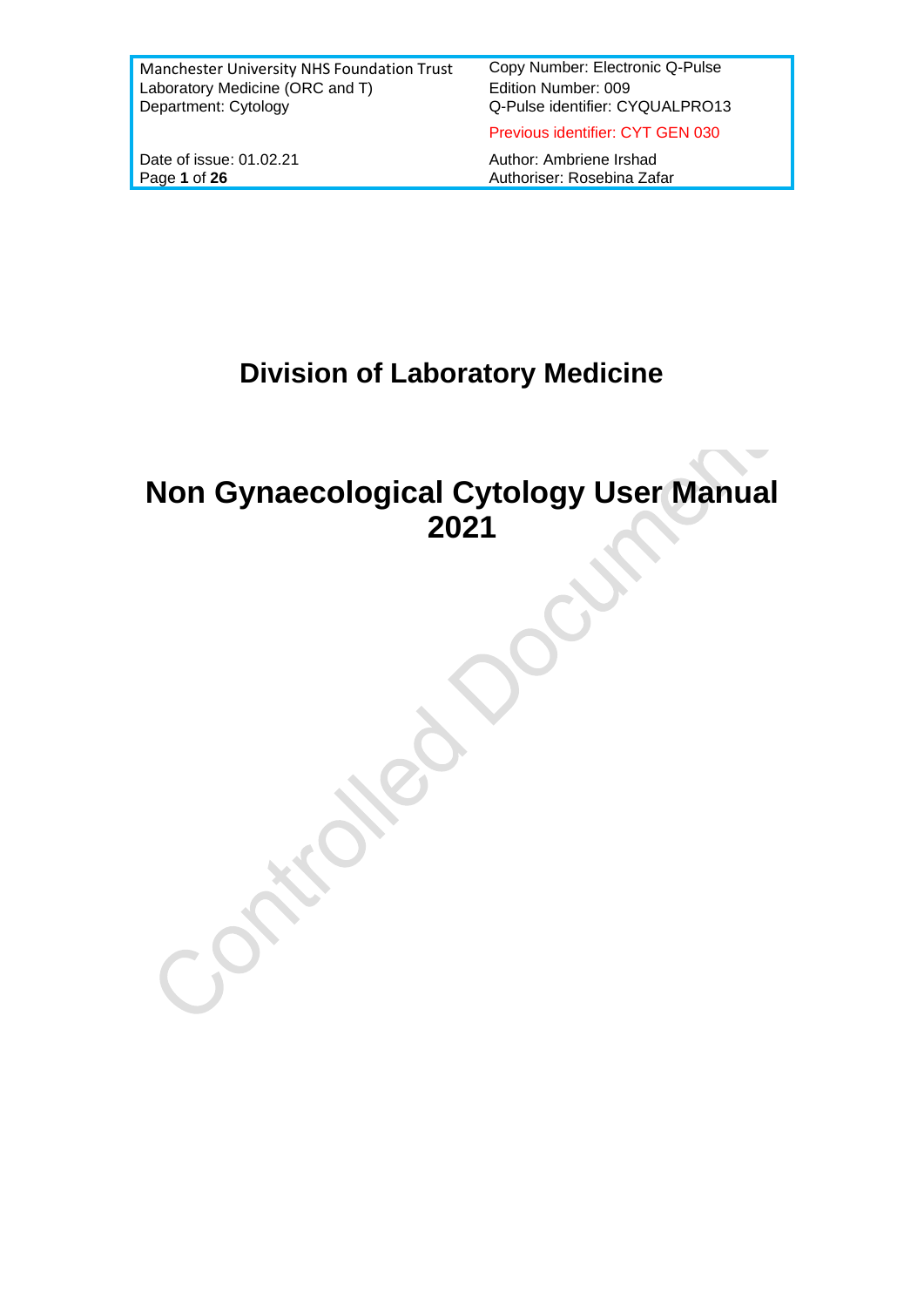Manchester University NHS Foundation Trust Copy Number: Electronic Q-Pulse<br>Laboratory Medicine (ORC and T) Edition Number: 009 Laboratory Medicine (ORC and T)<br>Department: Cytology

Q-Pulse identifier: CYQUALPRO13

Previous identifier: CYT GEN 030

Date of issue: 01.02.21 Author: Ambriene Irshad<br>Page 2 of 26 Authoriser: Rosebina Zafa Authoriser: Rosebina Zafar

# **Table of contents**

| 1.0 About us                                                                                     | $\mathbf{3}$            |
|--------------------------------------------------------------------------------------------------|-------------------------|
| 1.1 Opening hours                                                                                | 5                       |
| 1.2 Services available at MFT                                                                    | 5                       |
| 1.3 Services available at TGH                                                                    | $\overline{\mathbf{5}}$ |
| 1.4 Services provided to the Christie Hospital                                                   | 5                       |
| 2.0 Find or contact us at MFT                                                                    | $6\phantom{1}$          |
| 2.1 Telephone enquires                                                                           | $\overline{7}$          |
| 2.1 key contacts at MFT                                                                          | 8                       |
| 2.2 Find or contact us at the Christie Hospital                                                  | 9                       |
| 3.0 Specimen acceptance policy                                                                   | 10                      |
| 4.0 Package and transport of samples                                                             | 11                      |
| 5.0 Turnaround time                                                                              | 12                      |
| 5.1 Reports                                                                                      | 13                      |
| 6.0 Current practice and research activity                                                       | 14                      |
| 6.1 Molecular testing                                                                            | 14                      |
| 7.0 Non gynaecological cytology sample collection                                                | 15                      |
| 7.1 Serous fluid samples (pleural/ascitic/peritoneal/pericardial fluids & peritoneal<br>washing) | 15                      |
| 7.1.1 Cyst fluid samples                                                                         | 15                      |
| 7.2 Respiratory tract samples                                                                    | 16                      |
| 7.2.1 Endobronchial ultrasound fine needle aspiration samples                                    | 16                      |
| 7.2.2 Sputum samples                                                                             | 16                      |
|                                                                                                  | 17                      |
| 7.2.3 Bronchial aspirate/trap/lavage & bronchoalveolar lavage samples                            |                         |
| 7.2.4 Bronchial brush samples                                                                    | 18                      |
|                                                                                                  | 18                      |
| 7.3 Gastrointestinal tract brush samples (including bile duct brushes)                           |                         |
| 7.4 Urinary tract samples (including voided, catheter, ileal conduit, ureteric and urethral)     | 19                      |
| 7.5 Cerebrospinal fluid samples                                                                  | 20                      |
| 7.6. Fine needle aspiration cytology samples                                                     | 21                      |
| 7.6.1 Use of fine needle aspiration                                                              | 22                      |
| 7.6.2 Equipment required for fine needle aspiration                                              | 22                      |
| 7.6.3 Performing a fine needle aspiration                                                        | 22                      |
| 7.6.4 How to perform a fine needle aspiration                                                    | 23                      |
| 7.6.5 Making spreads from fine needle aspiration                                                 | 24                      |
| 8.0 Requesting a non gynaecological cytology test via ICE at MFT                                 | 25                      |
| 8.1 Download a non gynaecological cytology request form                                          | 26                      |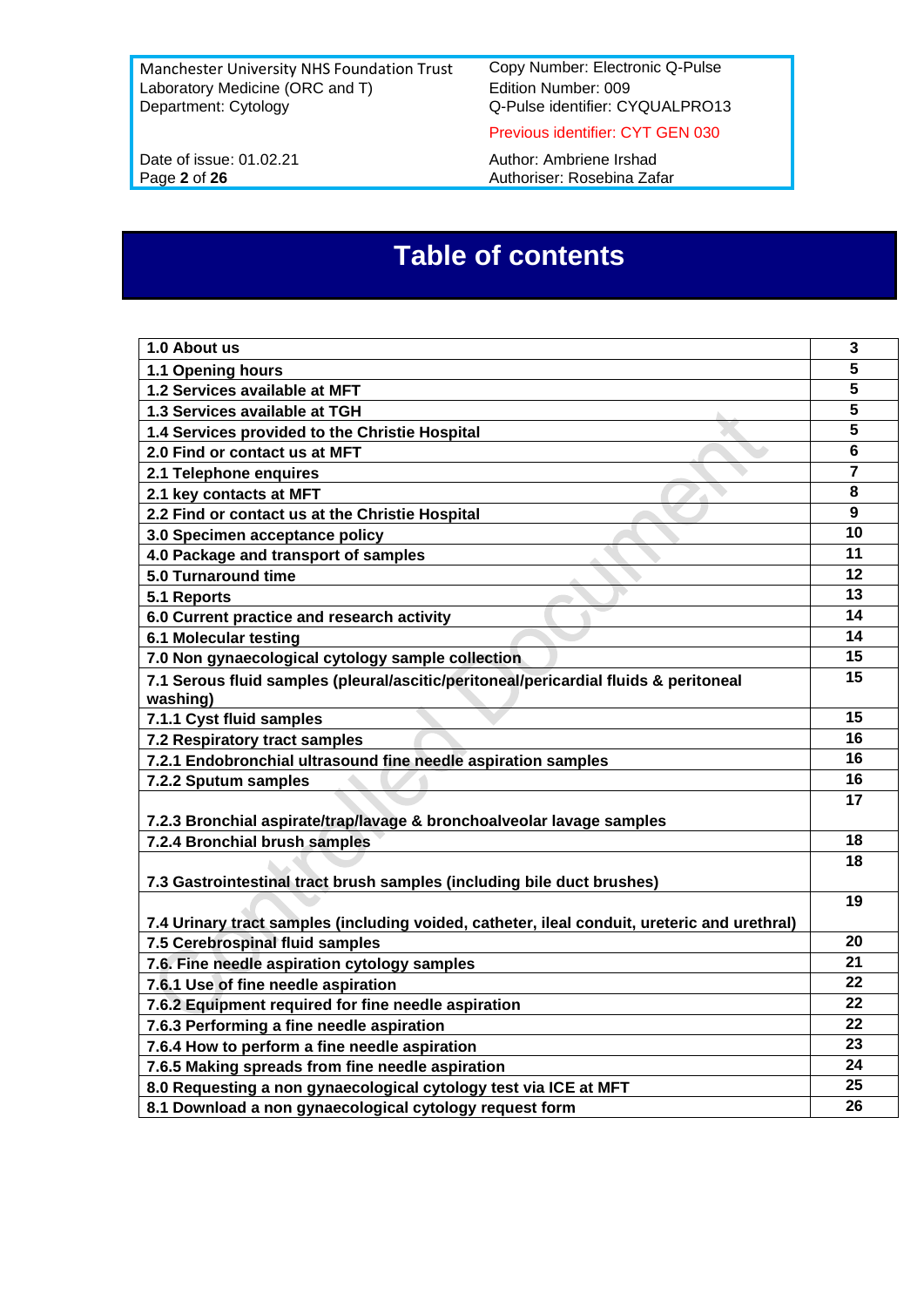Previous identifier: CYT GEN 030

Date of issue: 01.02.21 Author: Ambriene Irshad Page 3 of 26 **Authoriser:** Rosebina Zafar

## **1.0 About us**

The non –gynaecological (NG) cytology service at Manchester University NHS Foundation Trust (MFT) is located on the 1st Floor of the Clinical Sciences Building 2 at the Oxford Road campus (ORC). We report approximately 4000 samples per annum and offer a comprehensive specialist service, reporting on a wide range of samples including serous fluids, urine, cerebrospinal fluid, bronchoscopically obtained respiratory samples and fine needle aspirates (FNAs). FNAs are taken from a wide variety of sites including thyroid, lymph nodes, salivary glands, deep tissues and organs, and may be performed freehand, under radiological guidance or by endoscopic ultrasound (EUS) and endobronchial ultrasound (EBUS).

We are staffed by approximately 3.85 WTE consultant cytopathologists, 7.0 WTE BMS with MLA support and provide a diagnostic service to MFT, Trafford General Hospital, the Christie Hospital, other NHS Trust and general practices. We have a consultant led service which provides on-site provisional diagnosis at EBUS clinics and BMS assistance at a wide range of FNA clinics, including adequacy assessment at head and neck clinics at the ENT and Ultrasound department at MFT and Trafford General Hospital as well as all types of clinics at the Christie Hospital.

The department serves many specialised services at MFT including gynaecological, respiratory, head and neck, urological and hepatopancreaticobiliary diagnostic services. This unique department is at the forefront of personalised medicine due to our close working relationship with the Manchester Centre for Genomic Medicine based at MFT (ORC) and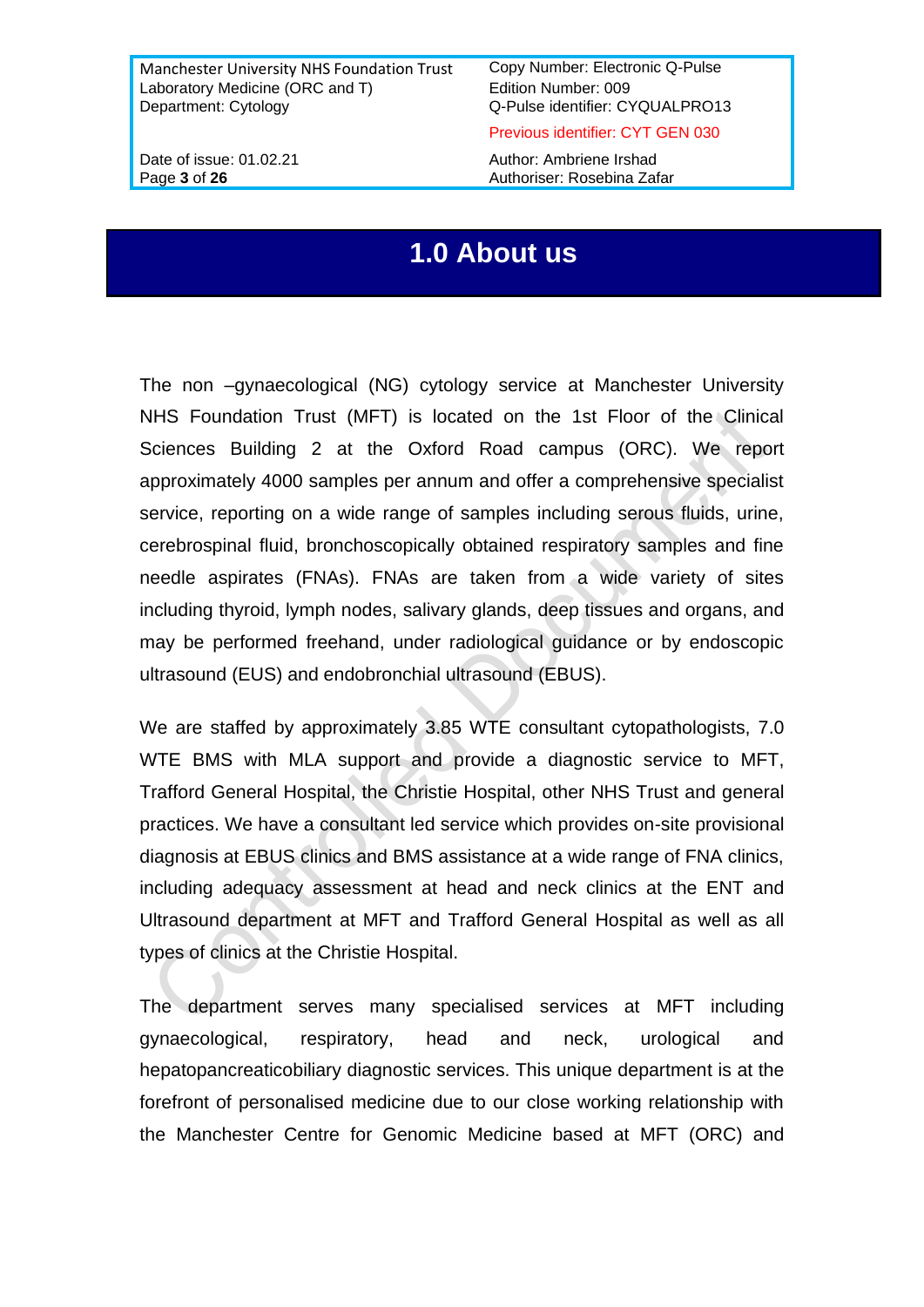| Manchester University NHS Foundation Trust | Copy Number: Electronic Q-Pulse  |
|--------------------------------------------|----------------------------------|
| Laboratory Medicine (ORC and T)            | Edition Number: 009              |
| Department: Cytology                       | Q-Pulse identifier: CYQUALPRO13  |
|                                            | Previous identifier: CYT GEN 030 |
| Date of issue: 01.02.21                    | Author: Ambriene Irshad          |
| Page 4 of 26                               | Authoriser: Rosebina Zafar       |

preparation of a wide range of non-gynaecological cytology samples for molecular testing.

The NG cytology department is fully ISO 15189:2012 accredited and is an IBMS approved training centre. We are closely associated with The North of England Pathology and Screening Educational Centre (NEPSEC) and provide training to medics and scientific staff and are fully committed to maintaining this accreditation by an established quality management system and standards determined by the Royal College of Pathologists together, with scheduled clinical and quality audits and national quidelines.

Reports generated by the Department of Cellular Pathology including Cytopathology are, in the main, qualitative rather than quantitative. Uncertainty of measurement is considered and controlled throughout the sample pathway by employment of a robust quality management system and continued accreditation to national standards. Where direct clinical impact measurements are made, assessments of uncertainty of measurement are made and are available on request. The laboratory adheres to MFT's policies on data protection and disclosure.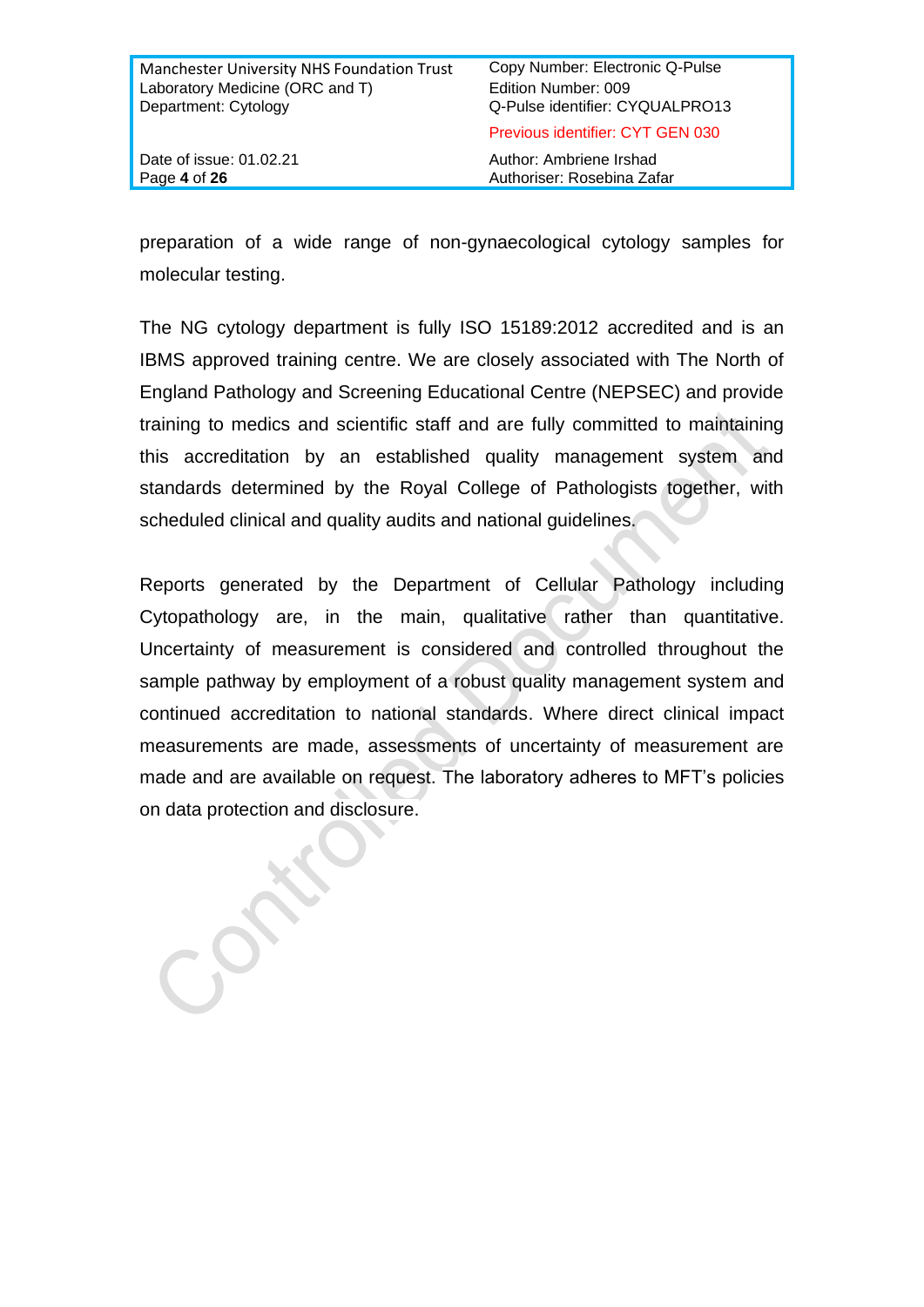Previous identifier: CYT GEN 030

Date of issue: 01.02.21 Author: Ambriene Irshad Page 5 of 26 **Authoriser:** Rosebina Zafar

## **1.1 Opening hours**

The department is open from 08:00 hrs – 17:00 hrs, Monday to Friday (except bank holidays).

Non-gynaecological samples should be received in the department by 16:45 hrs.

## **1.2 Services available at MFT**

1. Exfoliative cytology

2. Biomedical Scientist (BMS) assistance at radiological and ad hoc FNA clinics

3. BMS assistance and on site specimen adequacy assessment at dedicated Head and Neck clinics, including thyroid – usually Tuesday mornings and Thursday afternoons

4. BMS assistance and on site adequacy assessment at a dedicated Ultrasound clinic- on Wednesday mornings.

5. On site consultant led provisional diagnoses/adequacy assessment of endobronchial ultrasound (EBUS) FNA samples.

# **1.3 Services available at TGH**

- 1. Exfoliative cytology
- 2. FNA without BMS on-site assistance.
- 3. BMS assistance and on site specimen adequacy assessment on Wednesday afternoons.

Samples are transported to the MFT (ORC) site 3 times per day.

4. On site consultant led provisional diagnoses/adequacy assessment of endobronchial ultrasound (EBUS) FNA samples.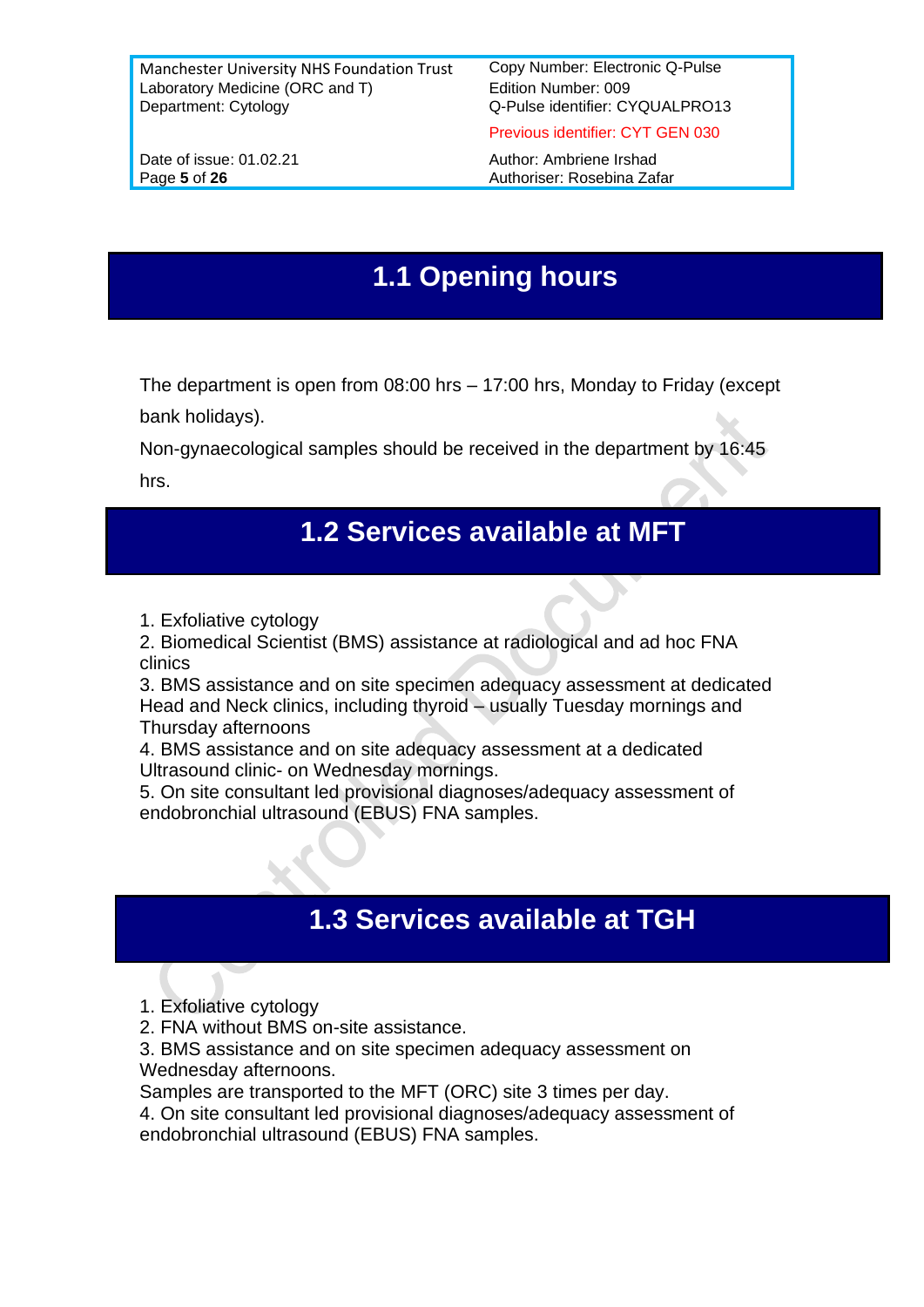Previous identifier: CYT GEN 030

Date of issue: 01.02.21 Author: Ambriene Irshad Page 6 of 26 **Authoriser:** Rosebina Zafar

## **1.4 Services provided to the Christie Hospital**

1. Exfoliative cytology

2. FNA cytology, including BMS assistance in slide preparation and on site specimen adequacy assessment. The BMS assistance service is available Monday, Wednesday, Thursday, Friday from 09:00 to 12:30 hrs and Tuesday 09:00 to 16:30 hrs.

## **2.0 Find or contact us at MFT**

The cytology department is located on the first floor of Clinical Sciences

Building 2 Oxford Road campus. All visitors must access the department via

the reception area of Clinical Sciences Building 1.

**Please also contact us if you have any complaints or service improvement suggestions.**

*If you wish to make a formal or informal complaint please contact the Patient Advice and Liaison Service (PALS) at www.mft[.nhs.uk](http://www.mft.nhs.uk/)*

*Many verbal complaints will be easily and quickly solved by the clinical lead, laboratory Manager or a cyto/histopathologist and will be recorded by the department.*

*It is the discretion of the Laboratory Manager to forward any complaints onto the Directorate of Laboratory Medicine team for recording if appropriate*

Address: Cytology Department First Floor Clinical Sciences Building 2 Manchester Royal Infirmary Oxford Road Manchester M13 9WL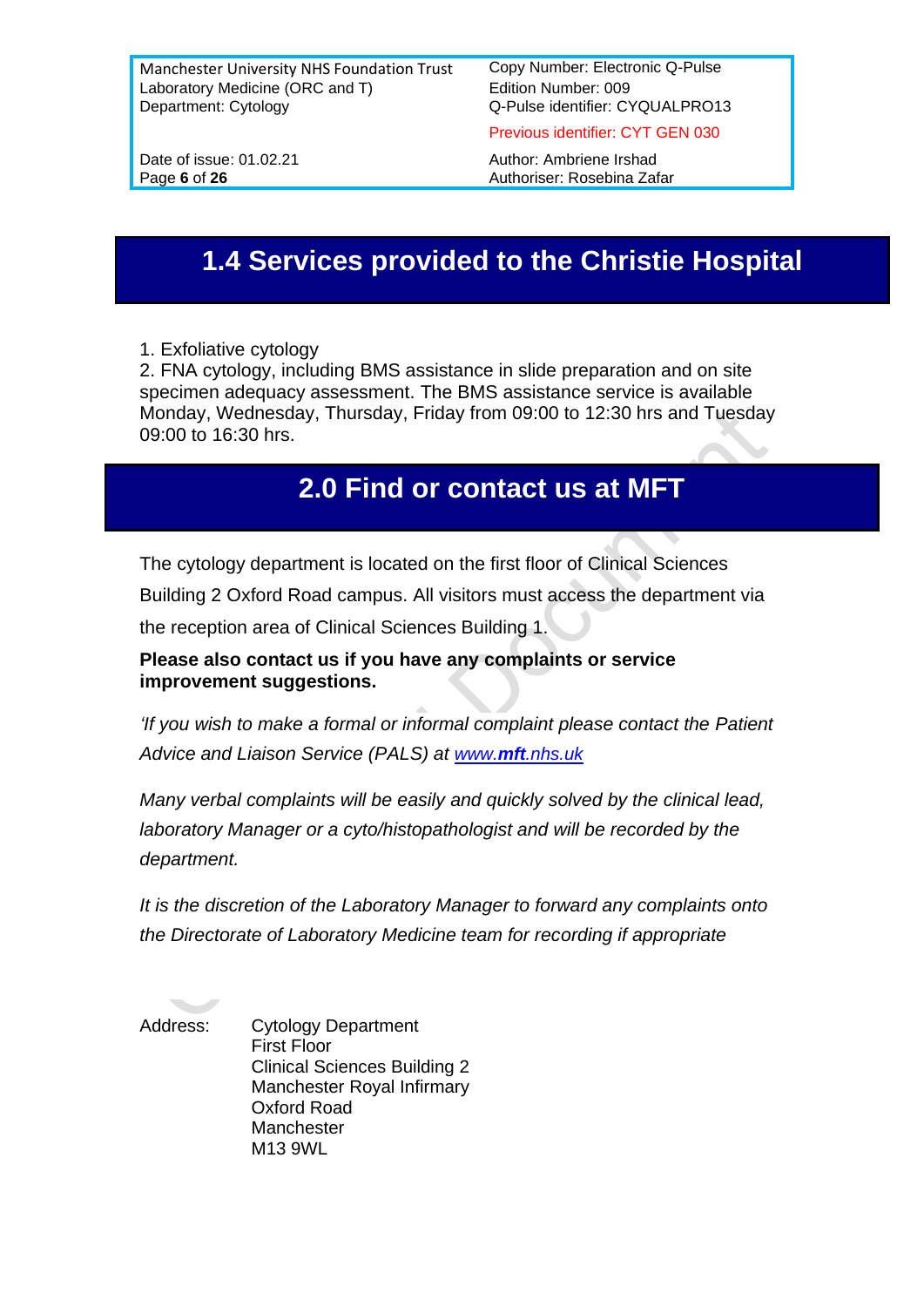Q-Pulse identifier: CYQUALPRO13

Previous identifier: CYT GEN 030

Date of issue: 01.02.21 Author: Ambriene Irshad<br>Page 7 of 26 Authoriser: Rosebina Zaf Authoriser: Rosebina Zafar

Email: [cyto.pathology@mft.nhs.uk](mailto:cyto.pathology@mft.nhs.uk)

# **2.1 Telephone enquires**

|                                                               | Telephone                                                                   | <b>Note</b>                                                                               |
|---------------------------------------------------------------|-----------------------------------------------------------------------------|-------------------------------------------------------------------------------------------|
| General                                                       | 0161 276 5115/5116                                                          |                                                                                           |
| Non gynaecological<br>cytology results                        | 0161 276 5115/5116                                                          | Please provide full name<br>and date of birth for<br>patient when calling for a<br>result |
| Booking an FNA (at MFT)                                       | 0161 276 5110<br>0161 276 5115<br>0161 276 5116<br>or<br>Bleep 07623 916611 |                                                                                           |
| Advice on non<br>gynaecological cytology<br>sample collection | 0161 276 5110                                                               |                                                                                           |

**2.1 key contacts at MFT**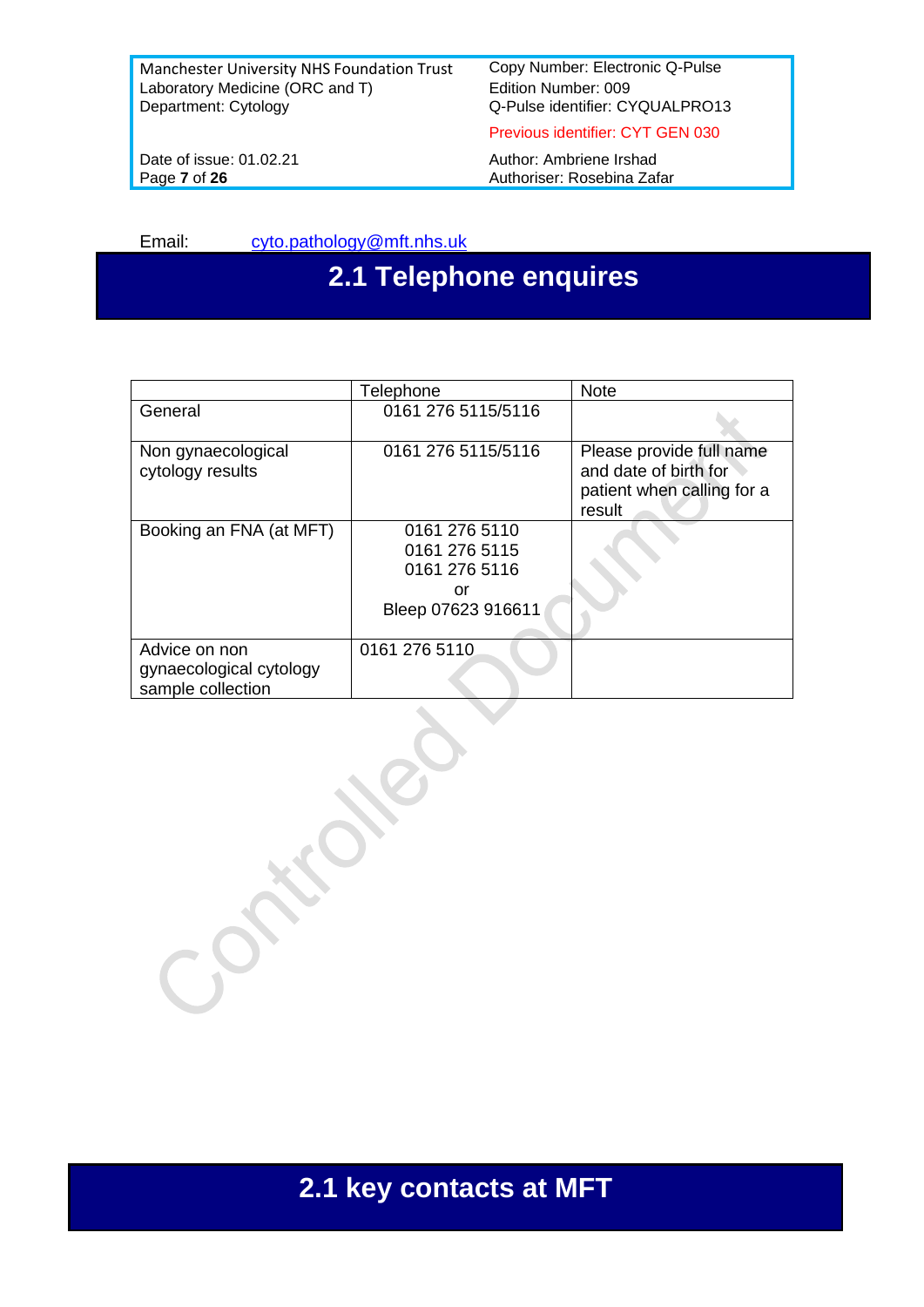Q-Pulse identifier: CYQUALPRO13

Previous identifier: CYT GEN 030

Date of issue: 01.02.21 Author: Ambriene Irshad<br>Page 8 of 26 Authoriser: Rosebina Zaf Page **8** of **26** Authoriser: Rosebina Zafar

| <b>Name</b>                 | <b>Position</b>                                                                                            | <b>Telephone</b> | <b>E-Mail address</b>        |
|-----------------------------|------------------------------------------------------------------------------------------------------------|------------------|------------------------------|
| Dr D N Rana                 | <b>Consultant Cytopathologist</b>                                                                          | 0161 276 5108    | durgesh.rana@mft.nhs.uk      |
| Dr M Holbrook               | <b>Consultant Cytopathologist</b>                                                                          | 0161 276 6475    | miles.holbrook@mft.nhs.uk    |
| Dr D A Shelton              | <b>Consultant Cytopathologist</b><br><b>Clinical Lead</b>                                                  | 0161 276 5109    | david.shelton@mft.nhs.uk     |
| Katie<br>Knapman            | <b>Medical Secretary</b>                                                                                   | 0161 276 5116    | katie.knapman@mft.nhs.uk     |
| <b>Helen Wilson</b>         | <b>Medical Secretary</b>                                                                                   | 0161 276 6727    | helen.wilson2@mft.nhs.uk     |
| Jennifer<br><b>Bradburn</b> | Medical & The North of<br>England Pathology and<br><b>Screening Educational</b><br><b>Centre Secretary</b> | 0161 276 8804    | jennifer.bradburn@mft.nhs.uk |
| Nadira Narine               | <b>Clinical and Biomedical</b><br>Scientist                                                                | 0161 276 7570    | nadira.narine@mft.nhs.uk     |
| Rosebina<br>Zafar           | <b>Lead Biomedical Scientist</b>                                                                           | 0161 276 5110    | rosebina.zafar@mft.nhs.uk    |
| Jacquelyn<br><b>Medlock</b> | <b>Cytology Laboratory</b><br>Manager                                                                      | 0161 276 5120    | jacquelyn.medlock@mft.nhs.uk |

**2.2 Find or contact us at the Christie Hospital**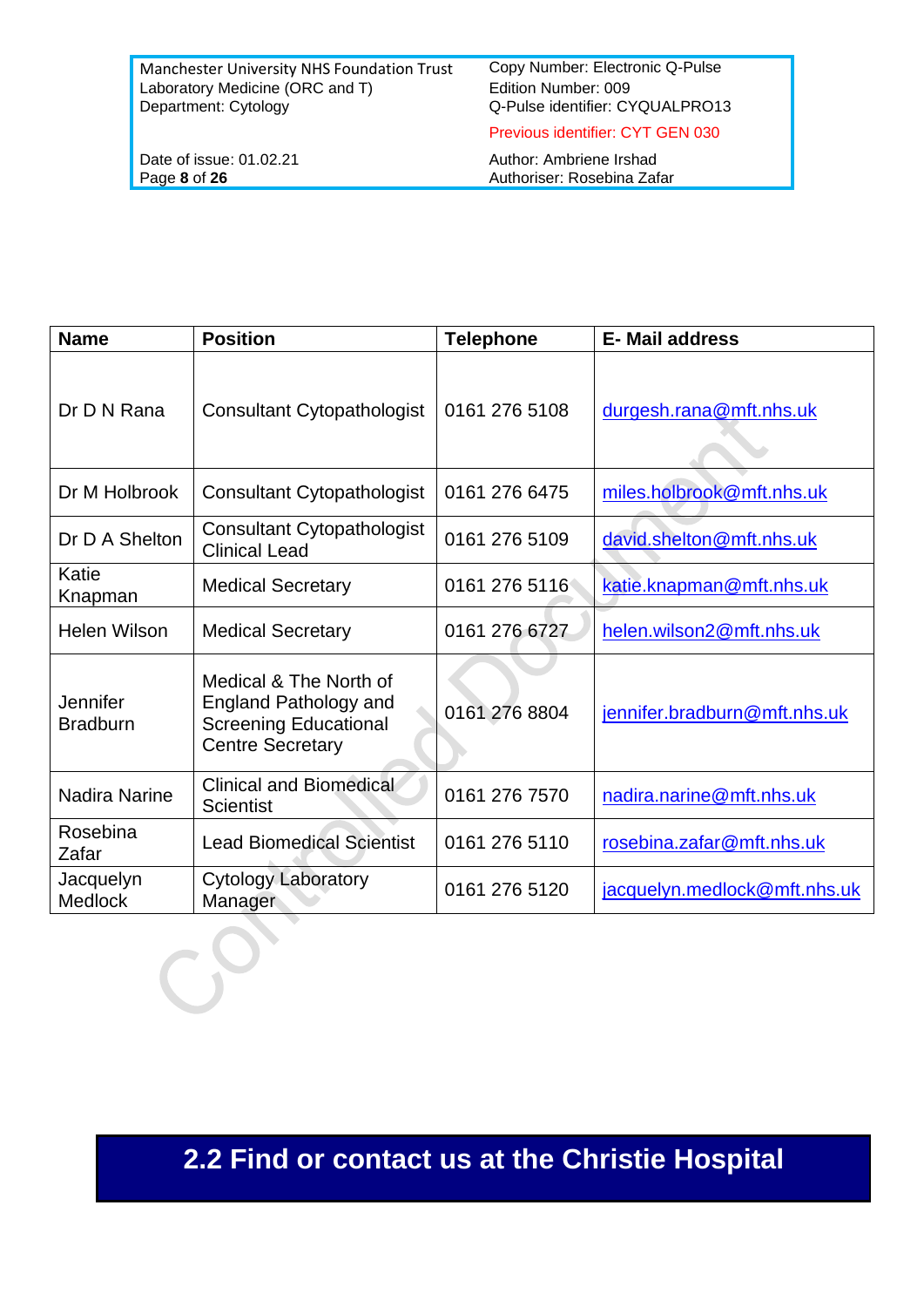| Manchester University NHS Foundation Trust | Copy Number: Electronic Q-Pulse  |
|--------------------------------------------|----------------------------------|
| Laboratory Medicine (ORC and T)            | Edition Number: 009              |
| Department: Cytology                       | Q-Pulse identifier: CYQUALPRO13  |
|                                            | Previous identifier: CYT GEN 030 |
| Date of issue: 01.02.21                    | Author: Ambriene Irshad          |
| Page 9 of 26                               | Authoriser: Rosebina Zafar       |

We are located in the Bereavement Suite at the Christie Hospital and are available between the hours of 09:00 hrs to 12:30 hrs, Monday, Wednesday, Thursday and Friday, and 09:00 to 16:30hrs on Tuesdays (except bank holidays). One staff member is available for FNA services and to answer queries relating to non-gynaecological cytology only.

|                                                                     | Telephone                                                                                        | <b>Note</b>                                                                                     |
|---------------------------------------------------------------------|--------------------------------------------------------------------------------------------------|-------------------------------------------------------------------------------------------------|
| General                                                             | 0161 446 3643                                                                                    |                                                                                                 |
| Non gynaecological cytology results                                 | See<br>MFT<br>contact<br>above as no results<br>issued at the<br>are<br><b>Christie Hospital</b> | Please<br>provide<br>full<br>name and date of birth<br>for patient when calling<br>for a result |
| Booking an FNA (at Christie)                                        | 446 3643<br>0161<br>or<br>0755 411 6250                                                          |                                                                                                 |
| Advice<br>gynaecological<br>non<br>on<br>cytology sample collection | 0161 446 3643                                                                                    |                                                                                                 |

E mail: **[cytology@christie.nhs.uk](mailto:cytology@christie.nhs.uk)**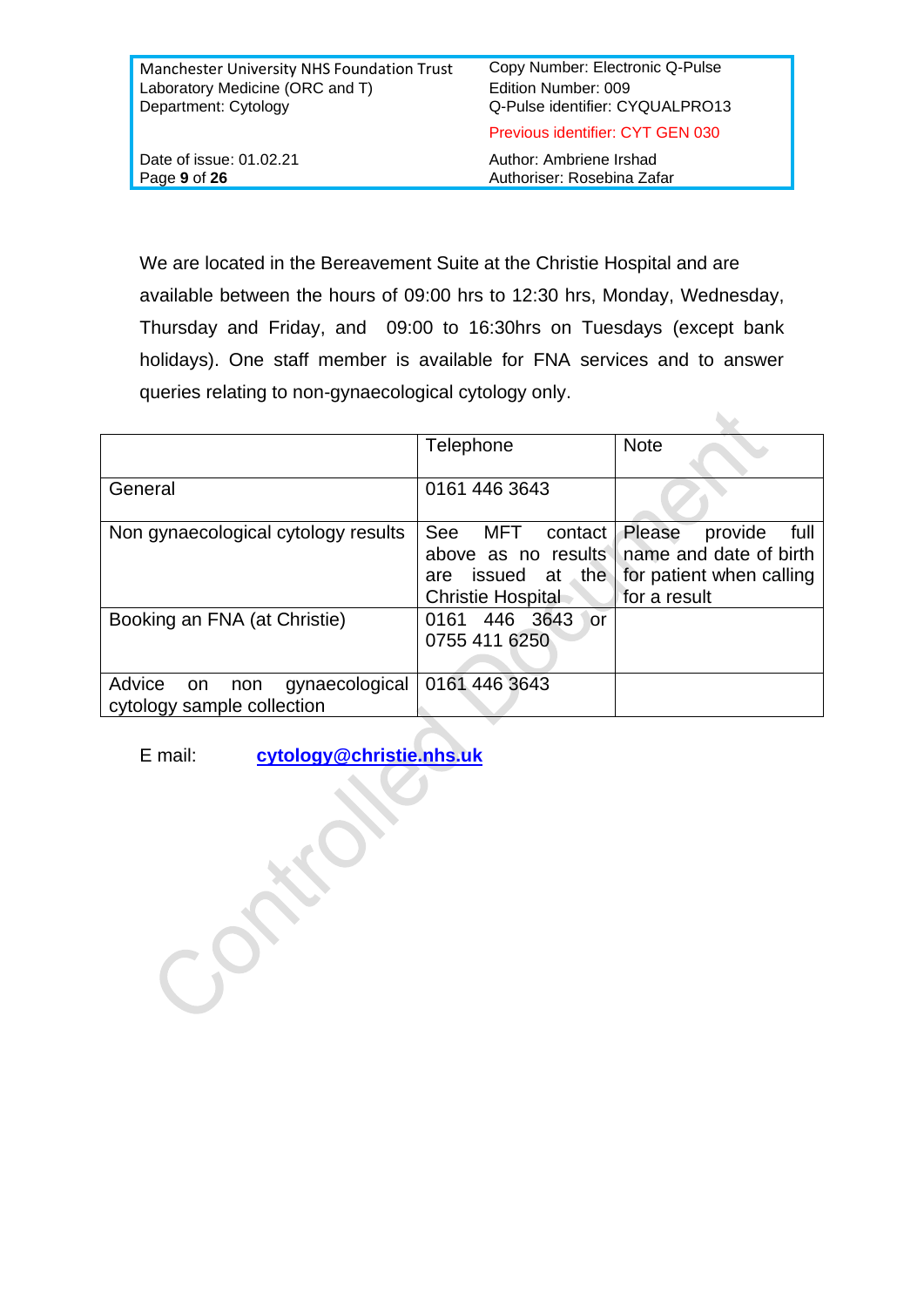Previous identifier: CYT GEN 030

Date of issue: 01.02.21 Author: Ambriene Irshad Page 10 of 26 **Authoriser:** Rosebina Zafar

## **3.0 Specimen acceptance policy**

All samples must be accompanied by a completed and matching sample request form. **This includes samples requested via ICE at MFT.**

Please ensure all fields of request forms are completed. See page 25 for help on completing ICE requests at MFT and page 26 for downloading request forms at all other sites including MFT.

Alternatively, we can supply bulk request forms on request.

It is not acceptable for multiple tests to be requested on a single sample/form, thus, if cytology, biochemistry and microbiology are required then each department must be sent a separate sample (with cytology also receiving a request form). Guidance can be obtained via the DLM sample acceptance policy **[mft.nhs.uk/laboratorymedicine](http://www.mft.nhs.uk/laboratorymedicine)**

#### **All specimen containers must be clearly labelled with:**

- 1. Patient's full name
- 2. Date of Birth
- 3. NHS &/or Hospital/District number
- 4. Specimen type (non-gynaecological)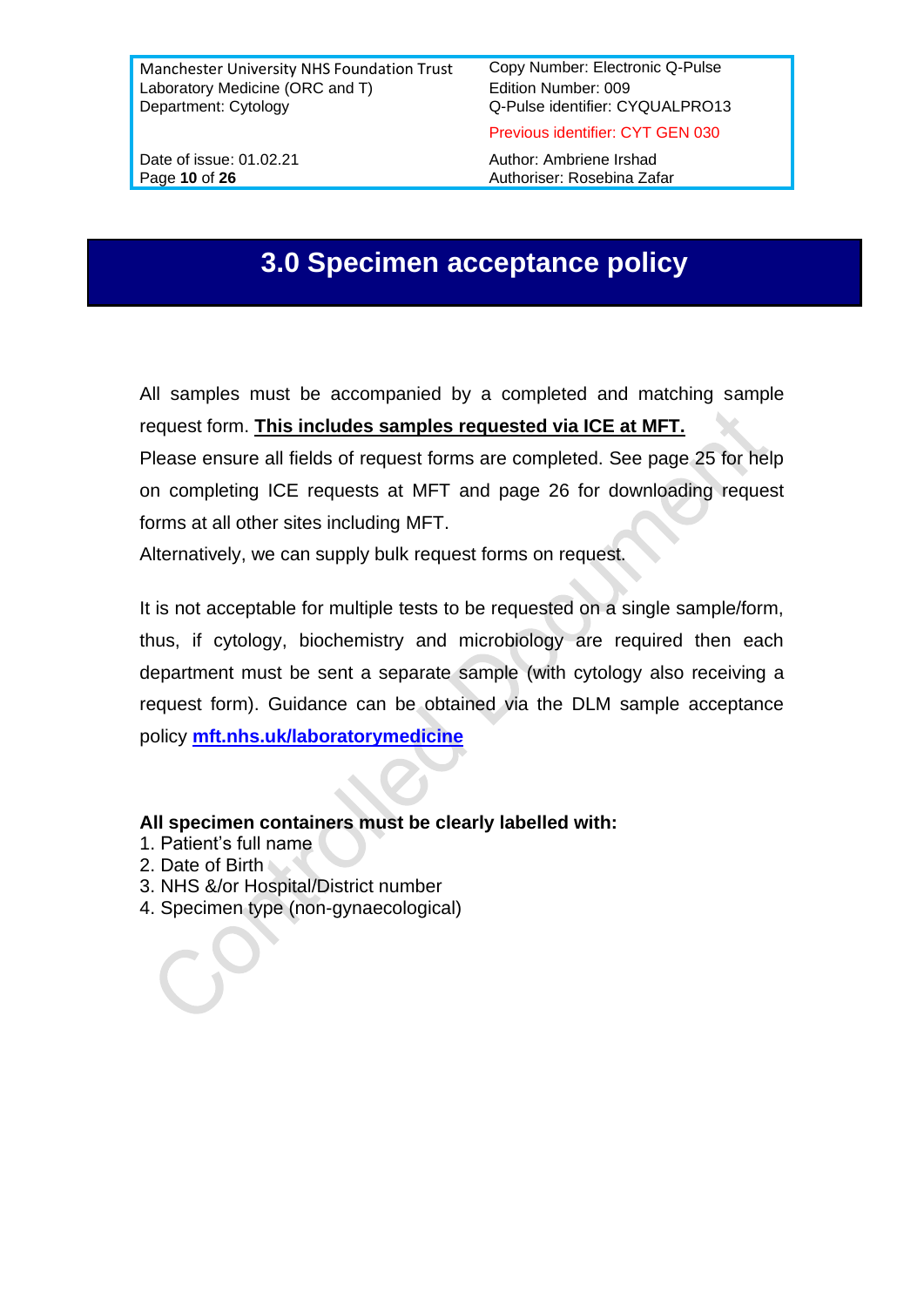Previous identifier: CYT GEN 030

Date of issue: 01.02.21 Author: Ambriene Irshad Page 11 of 26 **Authoriser:** Rosebina Zafar

# **4.0 Package and transport of samples**

**Samples taken at central site must be sent with the porter and not via the pneumatic tube.**

Non-gynaecological cytology samples requiring transport on the public road must be packaged and transported in compliance with "The Carriage of Dangerous Goods and Use of Transportable Pressure Equipment Regulations (ADR Regulations) 2011". Specimens must be packaged according to P650 instructions with a UN3373 diamond point label – Biological Substance, Category B.

Please note instructions P650 requires three layers of packaging:

- Primary container (e.g. universal tube, vial)
- Secondary container (e.g. specimen bag)
- Outer packaging (e.g. rigid transport box).

The primary sample must be individually bagged in a secondary bag and sealed. If the sample is liquid, enough absorbent material must be added to the secondary bag to absorb a potential spillage of the sample. The request form must be placed in the specimen bag's separate pouch.

Specimens must then be placed in a rigid box and closed. The box must comply with Transport Regulations. The outside must be clearly labelled Biological Substance Category B, with a UN3373 diamond label.

If a sample is sent by post, please note that Royal Mail will only carry UN3373 Diagnostic specimens if they are packed following Packaging Instruction P650 and:

- Are sent by first class post or Special Delivery and to inland addresses only
- The packet is marked with the sender's name, telephone number and address.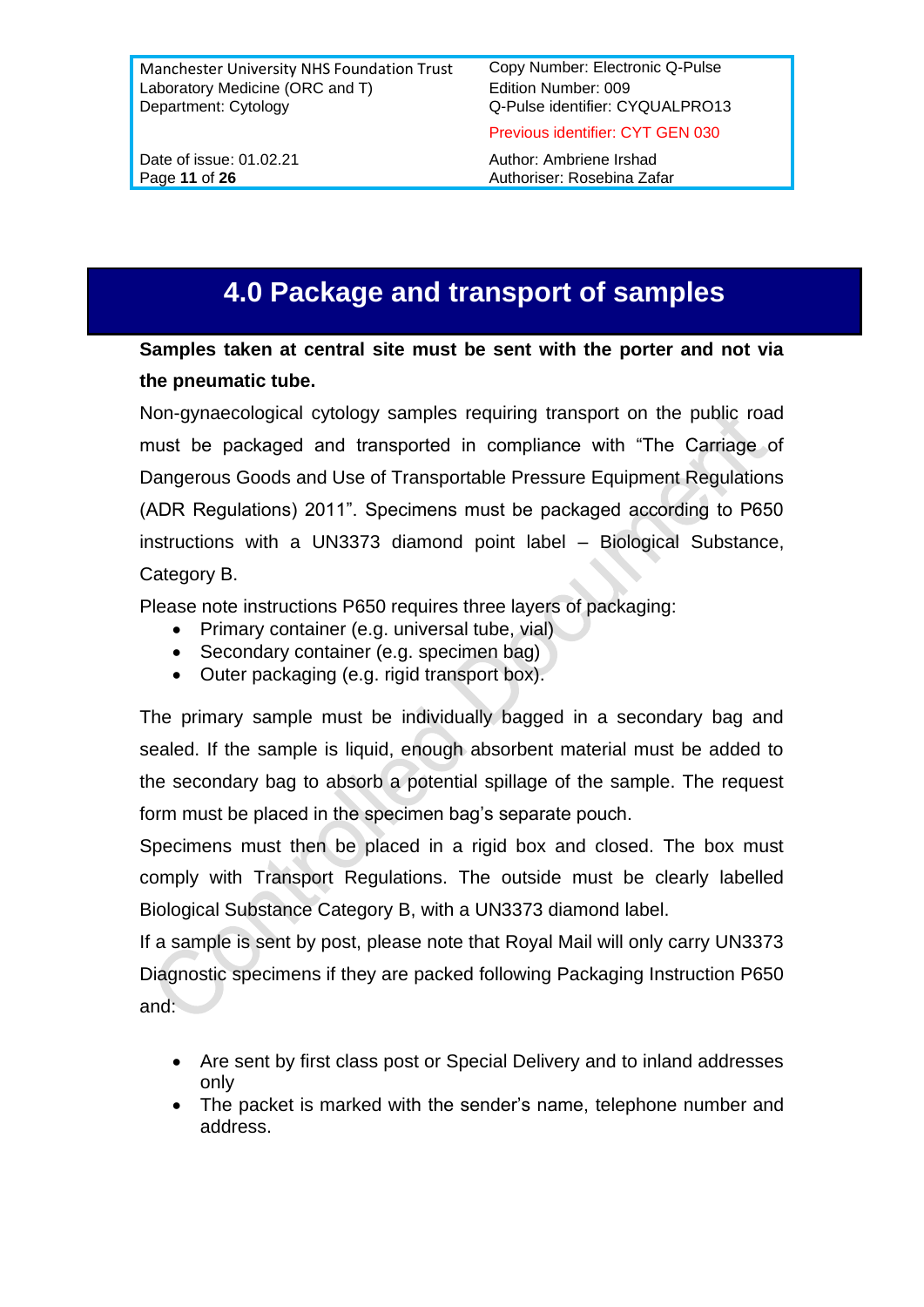Previous identifier: CYT GEN 030

Date of issue: 01.02.21 Author: Ambriene Irshad Page 12 of 26 **Authoriser:** Rosebina Zafar

**All specimens must be delivered to the laboratory as soon as possible in order to provide the best service possible and keep turnaround times to a minimum.**

## **5.0 Turn around time**

The NG cytology department is guided by the guidelines of the Royal College of Pathologists (RCPath) on turnaround times (TAT), that is, 80% of cases are to be reported within seven calendar days of sample being taken whilst 90% are to be reported within ten calendar days – [www.rcpath.org.](http://www.rcpath.org/) TAT relates to the final local report and excludes cases sent for external opinion and those that require molecular biology analysis and the department is required to publish monthly audit reports. This information is available on request. However, sometimes a sample may be deemed urgent by the requesting clinician for a variety of reasons, including patients being of the HSC205 pathway. In these instances, the reporting cyto/histopathologist will aim to give at least a verbal report to the requesting clinician within 1 to 3 working days provided the request form is clearly marked urgent/HSC205. Any verbal report is usually provisional pending assessment of all material and/or ancillary testing. In these instances, the clinician should telephone the laboratory in advance and provide a contact name and phone or bleep number.

Additionally, due to the nature of the sample, all cerebrospinal fluid (CSF) samples are deemed urgent regardless of any indication by the requesting clinician. It is strongly recommended that the clinicians inform the laboratory prior to aspirating any CSF samples so that transport instructions may be conveyed and the laboratory is prepared for receipt of the sample.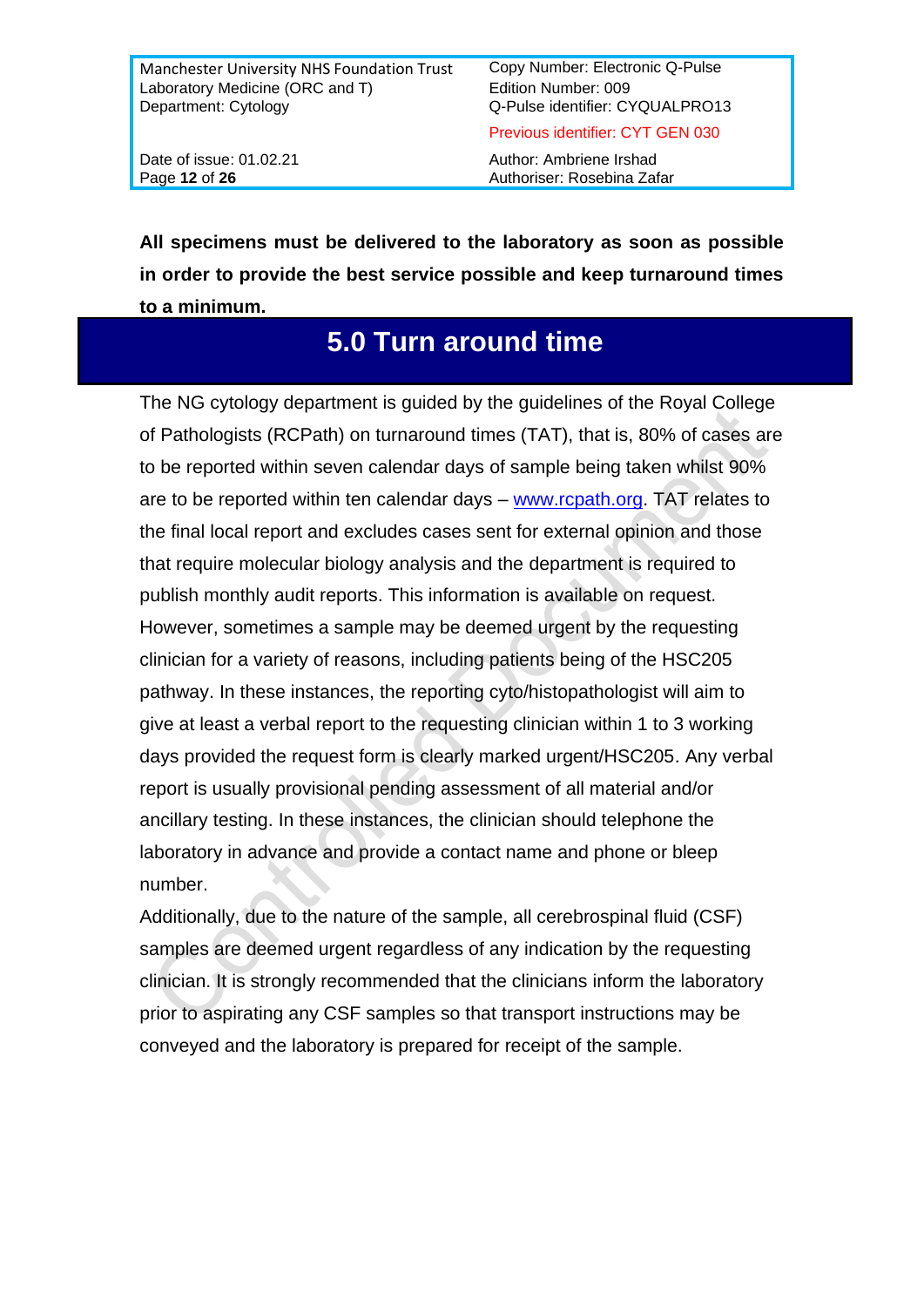Date of issue: 01.02.21 Author: Ambriene Irshad

Previous identifier: CYT GEN 030

Page 13 of 26 Authoriser: Rosebina Zafar

## **5.1 Reports**

- Non-gynaecological cytology reports for external patients are printed and sent out daily, addressed to the consultant or GP who requested the test
- Results for MFT patients are available via ICE and Chameleon
- Results for Trafford General Hospital patients are available via ICE/EPR
- Reports of any malignancy are faxed to safe haven faxes
- To discuss any cytology report with the Consultant cyto/histopathologist, contact the department between 08:00 hrs and 17:00 hrs on 0161 276 5115/5116.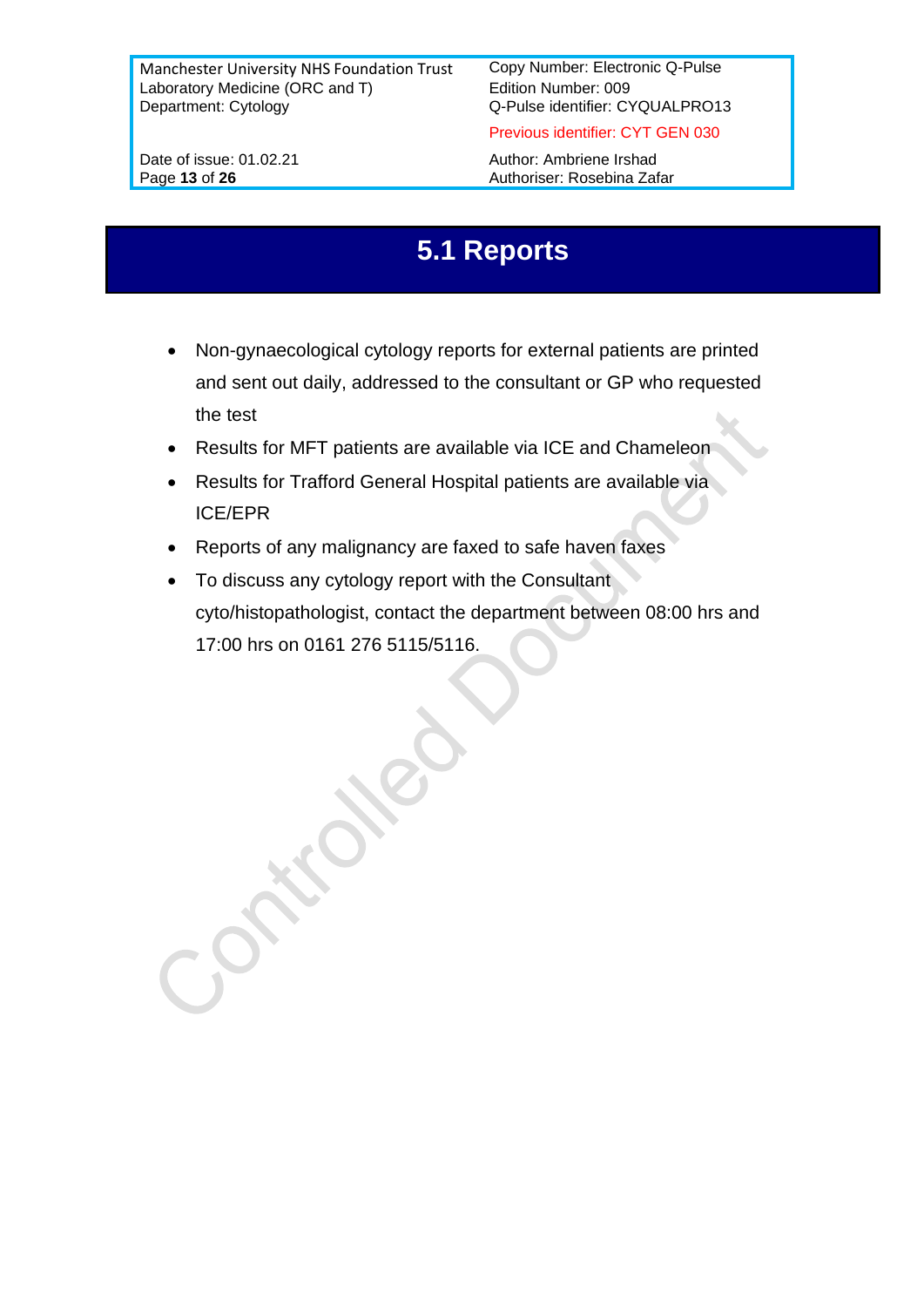Date of issue: 01.02.21 Author: Ambriene Irshad

Page 14 of 26 **Page 14** of 26 **Authoriser:** Rosebina Zafar

Previous identifier: CYT GEN 030

## **6.0 Current practice and research activity**

We currently use a mixture of direct spreads, cytospins and SurePath® Liquid Based Cytology (LBC) technology using the Totalys slide prep machine in our sample preparation. All samples are prepared in a Containment level 3 room with Class 1 microbiological safety cabinets. Our research activity includes:

- Precision Pancreas study Primus 002 Phase 2
- Protector study- Preventing Ovarian cancer through early excision of tubes and late Ovarian Removal

• DETECT –Research project to screen women presenting with postmenopausal bleeding for evidence of endometrial carcinoma



## **6.1 Molecular testing**

The NG cytology department can facilitate a number of molecular tests on cytology samples due to our close working relationship with the Manchester Centre for Genomic Medicine, The Christie Hospital NHS Foundation Trust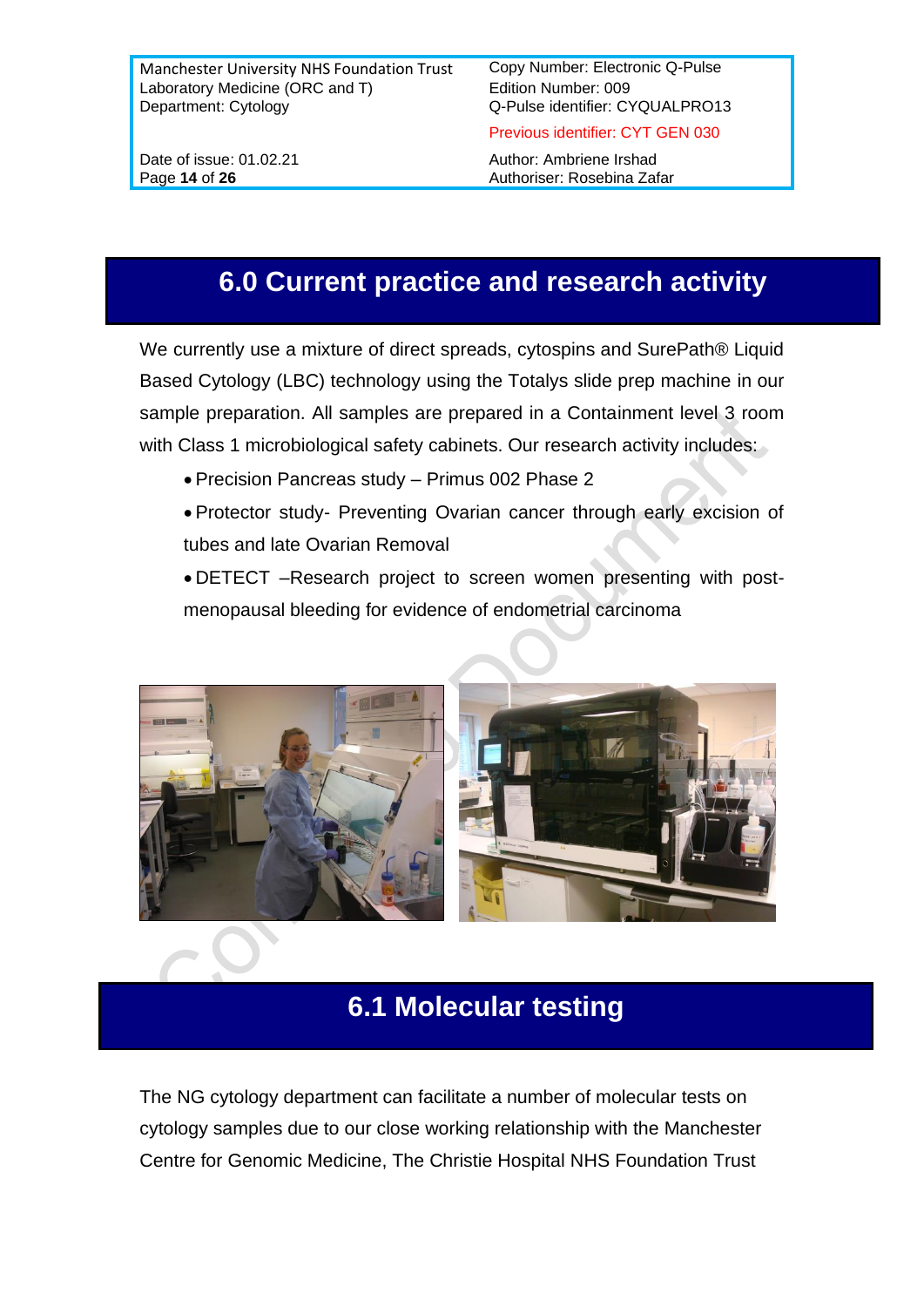Previous identifier: CYT GEN 030

Date of issue: 01.02.21 Author: Ambriene Irshad Page 15 of 26 **Authoriser:** Rosebina Zafar

and the Patterson Institute. We strongly recommended that the clinicians convey any requests for molecular tests to the attending BMS for any FNA cytology samples or to the consultant cyto/histopathologists for any exfoliative cytology samples, either by indication on the request card or by telephone.

## **7.0 Non gynaecological cytology sample collection**

## **7.1 Serous fluid samples (pleural/ascitic/peritoneal/pericardial fluids & peritoneal washing)**

- 50 -100 mls fluid should be sent in a clean dry container with screw cap (**Note: no formalin or alcohol should be added to the sample as both of these can cause interference with adherence to slide and quality of staining**)
- The fluid should be submitted as soon as possible to minimise cell deterioration, so that cell preservation is not compromised
- If there is a delay in delivering the sample to the laboratory, the sample should be kept refrigerated at  $4^{\circ}$ C (Note – the sample should NOT be frozen).



#### **Serous fluid Cyst Fluids**

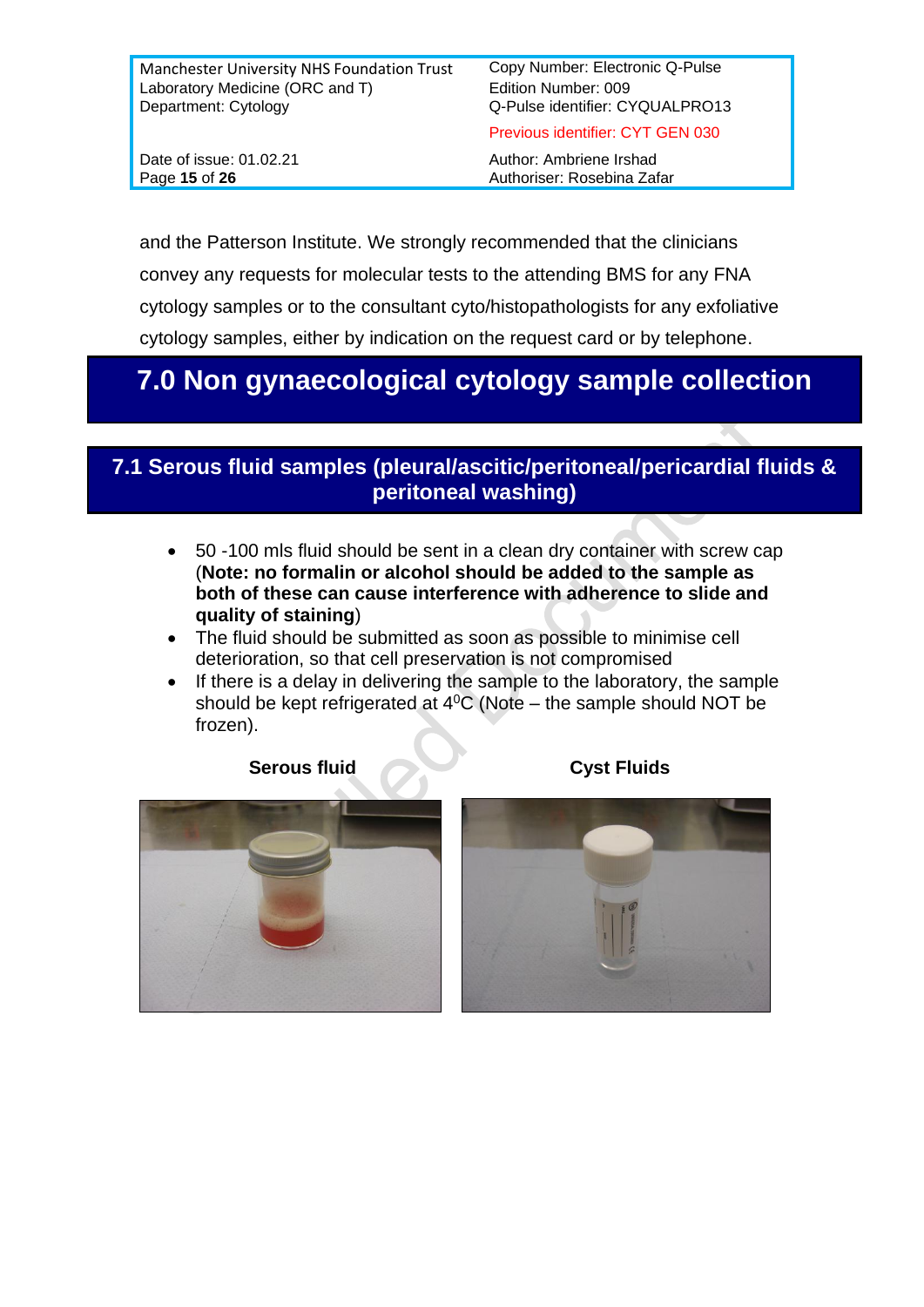Previous identifier: CYT GEN 030

Date of issue: 01.02.21 Author: Ambriene Irshad Page 16 of 26 **Authoriser:** Rosebina Zafar

## **7.1.1 Cyst fluid samples**

- Cyst fluid samples should be put into a clean dry container with screw cap.
- The fluid should be submitted as soon as possible to minimise cell deterioration, so that cell preservation is not compromised
- If there is a delay in delivering the sample to the laboratory, the sample should be kept refrigerated at  $4^{\circ}$ C (Note – the sample should NOT be frozen)

#### **7.2 Respiratory tract samples**

For any respiratory samples, please ensure details of smoking (never/ light smoker/ current smoker/ ex smoker) and performance status (WHO 0, 1, 2, 3) are recorded on the request form in the clinical details section

### **7.2.1 Endobronchial ultrasound fine needle aspiration samples**

We are one of the few NHS Trusts that provide a consultant led endobronchial ultrasound fine needle aspiration (EBUS FNA) service which started in October 2013. A Consultant Cyto/histopathologist is on site to provide preliminary diagnoses with technical assistance provided by a biomedical scientist. This has proved extremely successful in terms of preliminary diagnosis, specimen triage and reflex molecular testing.



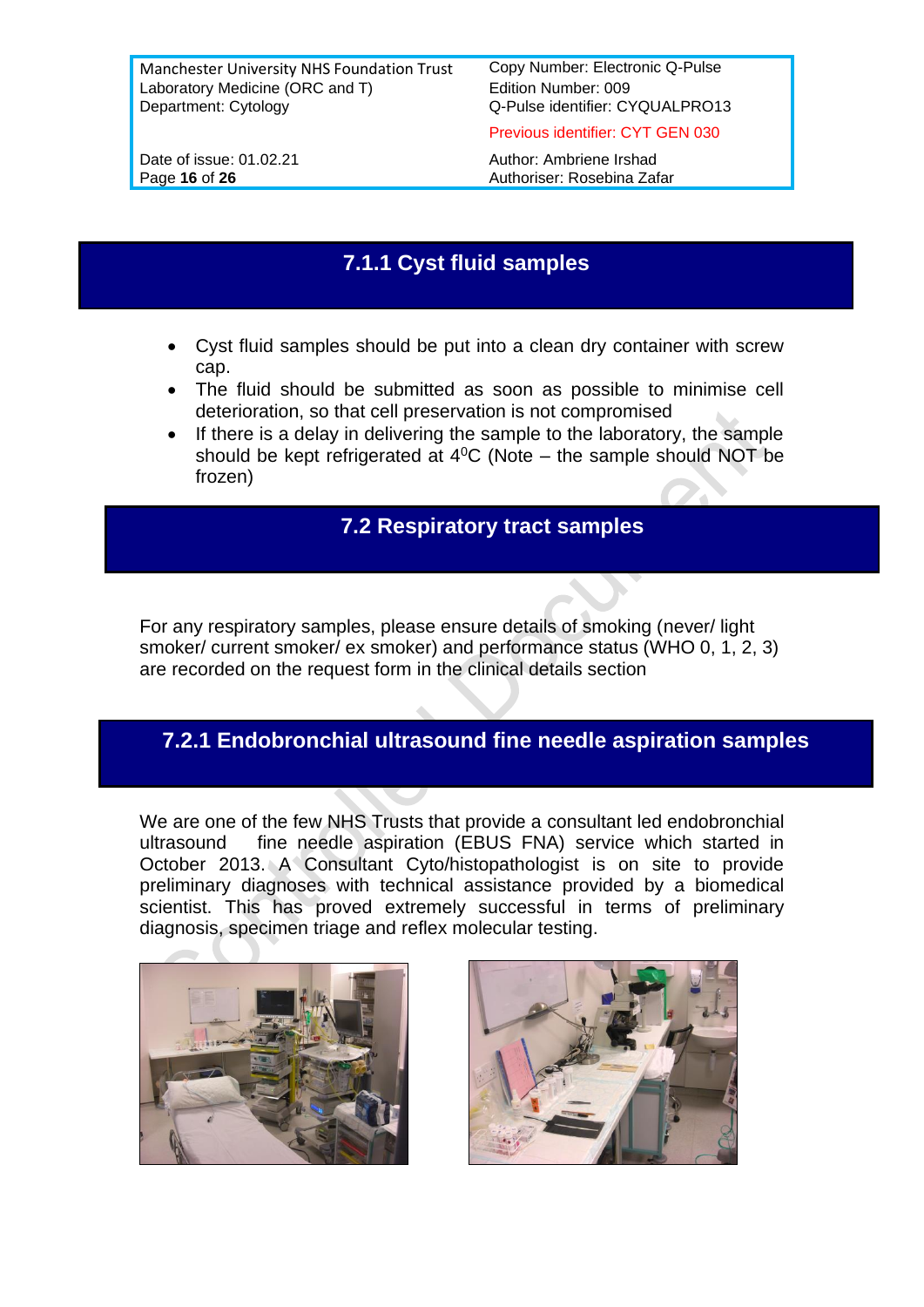Previous identifier: CYT GEN 030

Date of issue: 01.02.21 Author: Ambriene Irshad Page 17 of 26 **Authoriser:** Rosebina Zafar

#### **7.2.2 Sputum samples**

- Best results are achieved with freshly obtained sputa following chest physiotherapy, with an early morning sputum before the patient has eaten
- Contamination with large amounts of saliva or food leads to inadequate specimens
- Multiple specimens (usually x 3) may be necessary, but these should be sent on 3 separate days, not all taken at the same time
- Send in clean, dry container with screw cap
- If examination for eosinophils is required please indicate this on the request form.

### **7.2.3 Bronchial aspirate/trap/lavage & bronchoalveolar lavage samples**

- Fresh specimen should be placed in a clean dry container and an equal volume of CytoRich® Red preservative fluid added immediately for fixation
- The time of this fixation should be indicated on the label of the container
- If CytoRich<sup>®</sup> Red preservative fluid is not available, fresh specimen should be placed in clean dry container. Delay in receipt unfixed samples can lead to deterioration of specimen
- If differential cell count is required, split the sample and send half unfixed and the other half fixed in CytoRich®

 $\parallel$ 

• DO NOT USE FORMALIN FIXATIVE





Fresh Specimen Specimen Specimen with an equal volume of CytoRich® Red preservative fluid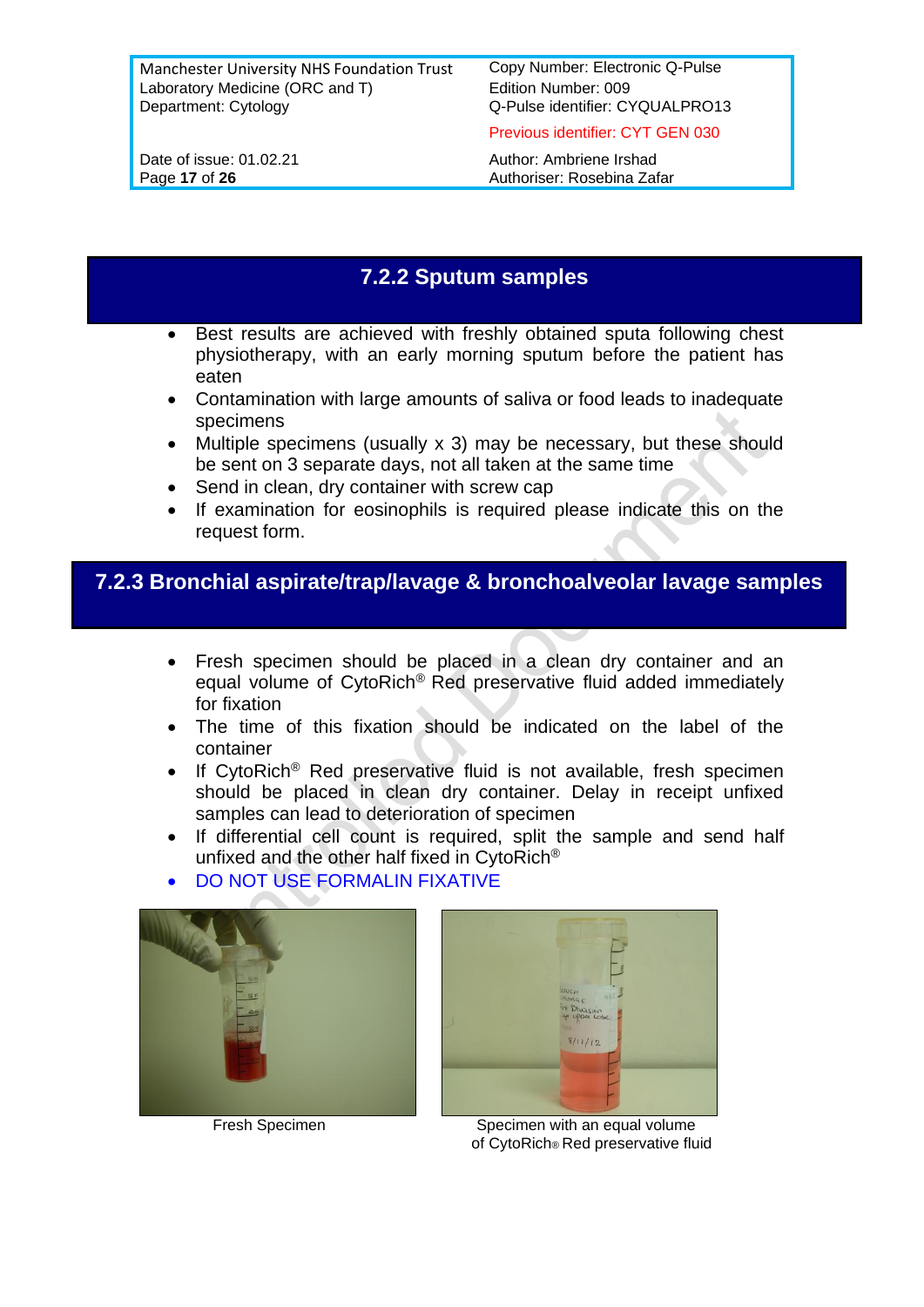| Manchester University NHS Foundation Trust<br>Laboratory Medicine (ORC and T)<br>Department: Cytology | Copy Number: Electronic Q-Pulse<br>Edition Number: 009<br>Q-Pulse identifier: CYQUALPRO13 |
|-------------------------------------------------------------------------------------------------------|-------------------------------------------------------------------------------------------|
|                                                                                                       | Previous identifier: CYT GEN 030                                                          |
| Date of issue: 01.02.21<br>Page 18 of 26                                                              | Author: Ambriene Irshad<br>Authoriser: Rosebina Zafar                                     |
|                                                                                                       |                                                                                           |

• Please note: When the stock of CytoRich® Red preservative fluid is running low or close to its expiry date, please contact the cytology department on 276 5110/5115 for replacement.

## **7.2.4 Bronchial brush samples**

- Place brush into clean screw capped container with CytoRich<sup>®</sup> Red preservative fluid. Ensure brush is fully immersed in preservative
- The time of this fixation should be indicated on the label of the container.
- DO NOT USE FORMALIN FIXATIVE
- Please note: When the stock of CytoRich® Red preservative fluid is running low or close to its expiry date, please contact the cytology department on 276 5110/5115 for replacement of stock.

#### **7.3 Gastrointestinal tract brush samples (including bile duct brushes)**

- Place brush into clean screw capped container with CytoRich<sup>®</sup> Red preservative fluid. Ensure brush is fully immersed in preservative
- The time of this fixation should be indicated on the label of the container
- DO NOT USE FORMALIN FIXATIVE
- Please note: When the stock of CytoRich<sup>®</sup> Red preservative fluid is running low or close to its expiry date, please contact the cytology department on 276 5110/5115 for replacement of stock.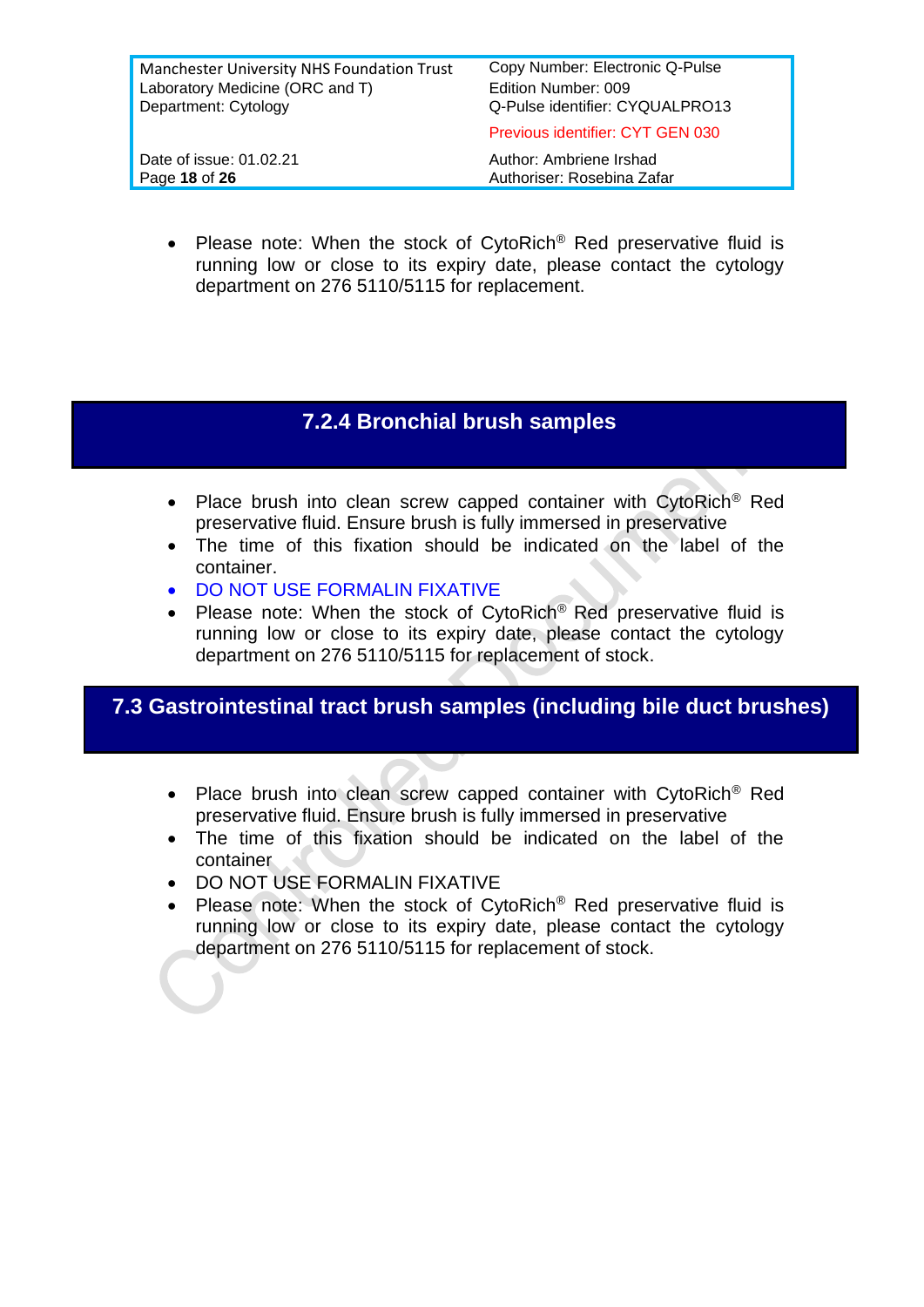Previous identifier: CYT GEN 030

Date of issue: 01.02.21 Author: Ambriene Irshad Page 19 of 26 **Authoriser:** Rosebina Zafar

### **7.4 Urinary tract samples (including voided, catheter, ileal conduit, ureteric and urethral)**

- Collect urine in a clean, dry container with a screw cap. A 20ml to 50ml container, preferably with yellow lid (below) is suitable
- Please do not send urine for cytology in Sarstedt Monovette
- An adequate urine sample is the second voided of the day, preferably mid-morning.
- **Please note: The first sample voided in the morning is unsuitable for cytological analysis**
- Urine can be collected from catheters as well as washings from the bladder or upper urinary tract. The request form must state the method of collection
- If there is a delay in delivering the sample to the laboratory, the urine sample should be kept in a fridge at 4ºC
- The preferred method for the collection of industrial urine samples is the same as above (preferably in 25ml Universal tube). Please contact the cytology department in advance when sending large number of samples**.**

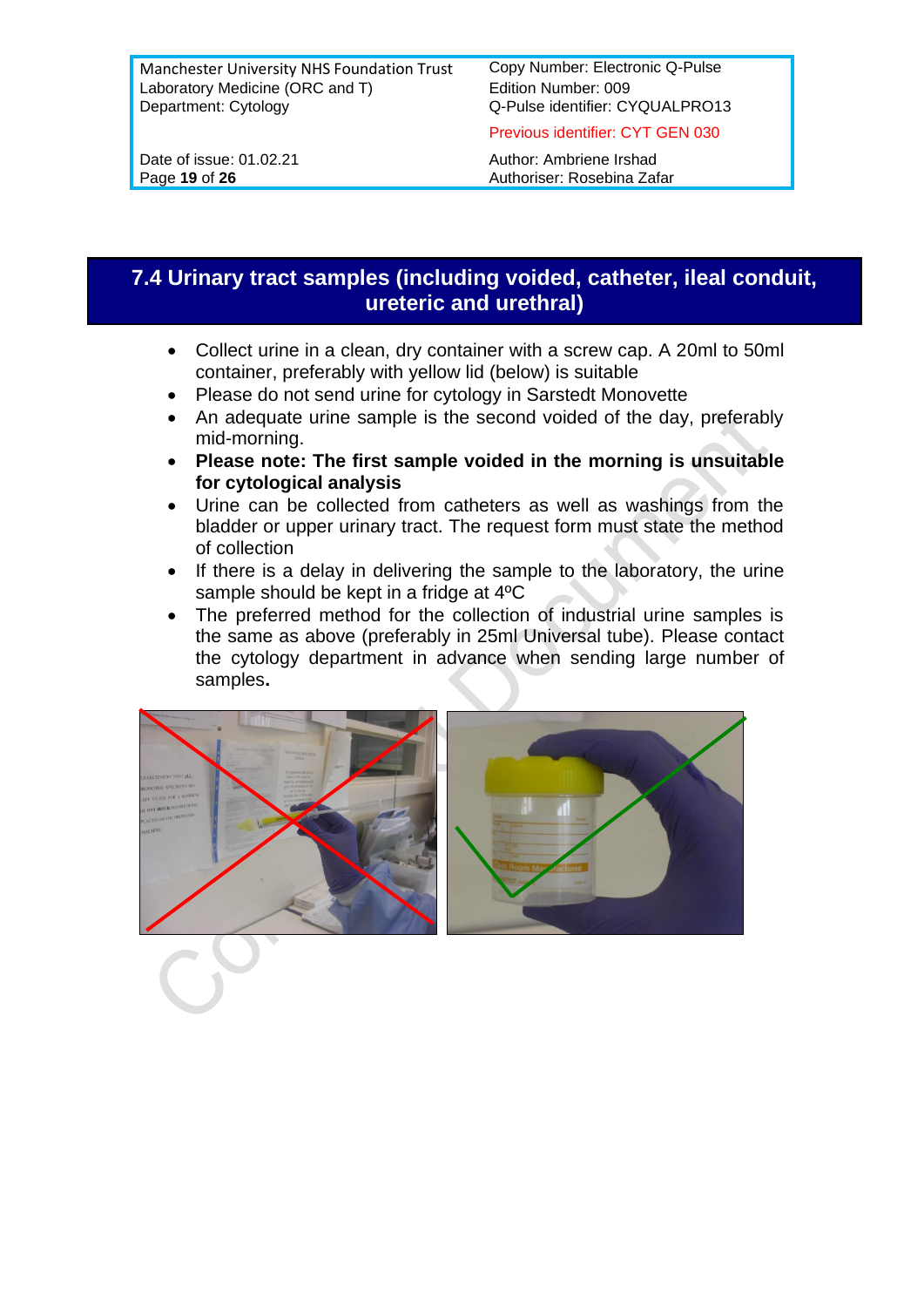Previous identifier: CYT GEN 030

Date of issue: 01.02.21 Author: Ambriene Irshad Page 20 of 26 **Authoriser:** Rosebina Zafar

#### **7.5 Cerebrospinal fluid samples**

- A clean, dry container with screw cap should be used
- CSF samples are liable to degenerate rapidly and as such must be prepared immediately. **Please contact the laboratory to inform staff of imminent arrival of a CSF sample, and leave a bleep or contact number**
- **Latest processing time for samples is 15.30 hrs Mon-Fri. CSF samples must be received at least half an hour before this time**
- If out of hours sampling is unavoidable, storing the sample in refrigerator at 4°C may help preserve cells for up to 24 hours.

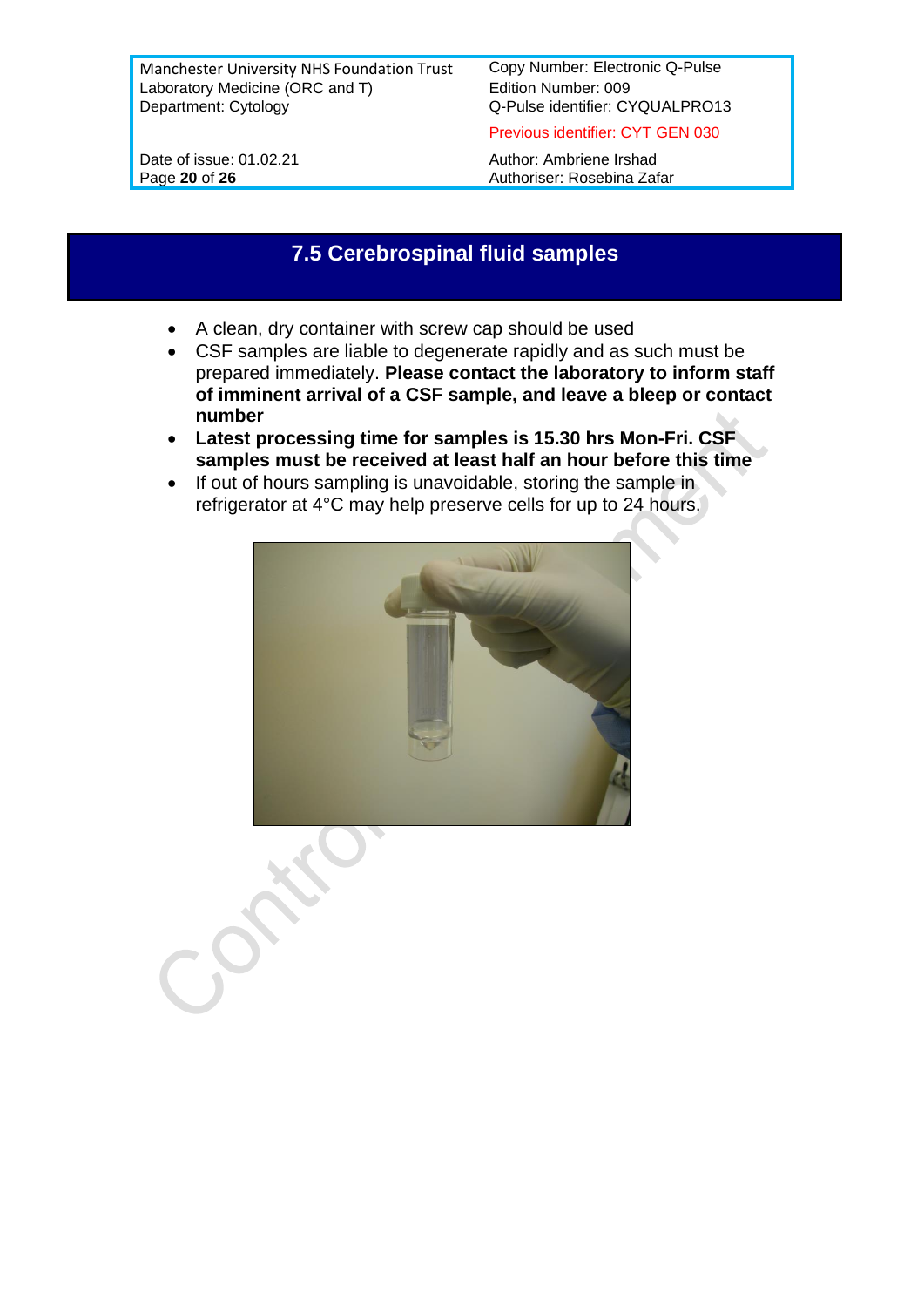Previous identifier: CYT GEN 030

Date of issue: 01.02.21 Author: Ambriene Irshad Page 21 of 26 **Authoriser:** Rosebina Zafar

#### **7.6. Fine needle aspiration cytology samples**

The non-gynaecological cytology department provides biomedical scientist (BMS) assistance at fine needle aspiration cytology (FNAC) clinics to prepare direct spreads and needle rinses.

#### **Please note the BMS staff do not perform the aspirations.**

We do provide BMS on site rapid specimen adequacy assessment at Head and Neck clinics, including thyroid, every Tuesday and Thursday afternoons at MFT (ORC) and Wednesday afternoons at Trafford General Hospital. We also provide adequacy at the Ultrasound clinic in Radiology (ORC) on Wednesday mornings.

At the Christie Hospital NHS Foundation Trust, the BMS provides FNA assistance and on site specimen adequacy assessment of all types of FNA samples. The staff in the laboratory will be pleased to advise and assist on any aspect of sample collection. Please contact the department at:

- Cytology Department (ORC site), Monday to Friday between 08:00 hrs and 17:00 hrs on 0161 276 5110/5115/5116. We may also be contacted by bleep on 0762 391 6594
- Please note calls must be received by 16:15 hrs for FNA attendance.

In the absence of Cytology staff assistance, a guide to performing aspirations and making spreads is given on pages 23 and 24 respectively**.**

#### **Please also see our series of short videos on the Cytology homepage or via the link**

#### **[mft.nhs.uk/laboratorymedicine](http://www.mft.nhs.uk/laboratorymedicine)**

- Christie hospital FNA clinics:
	- Monday, Wednesday, Thursday, Friday 09:00 hrs to 12:30 hrs
	- Tuesday 09:00 hrs to 16:30 hrs

**Contact:** 0161 446 3643 or 0755-411-6250 (mobile no.) **It is recommended that the support of a BMS be utilised for optimal sample preparation**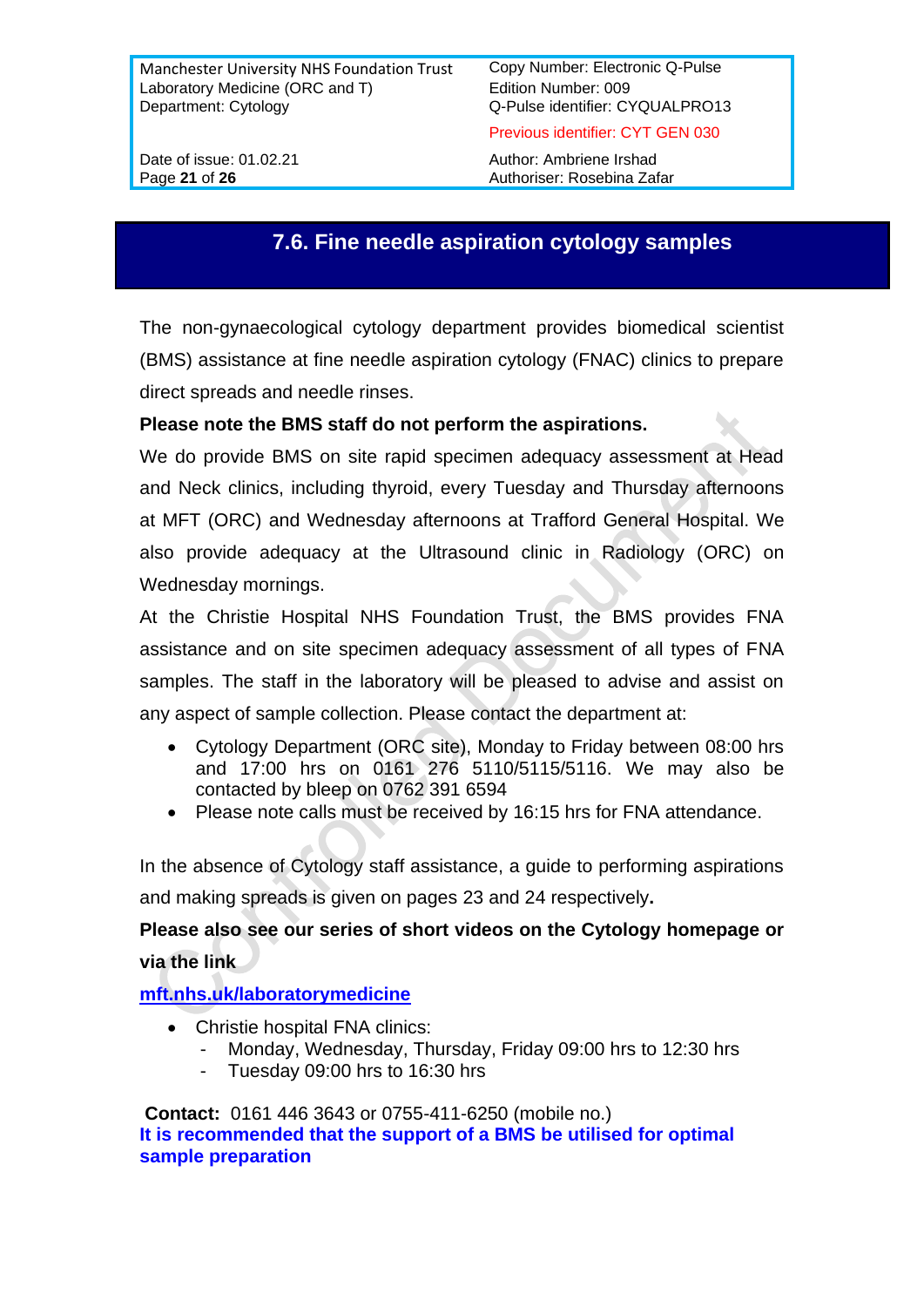Previous identifier: CYT GEN 030

Page 22 of 26 **Authoriser:** Rosebina Zafar

Date of issue: 01.02.21 Author: Ambriene Irshad

## **7.6.1 Use of fine needle aspiration**

- Patients presenting with palpable lesions in clinics (ENT, maxillofacial), outpatients and wards.
- Deep seated lesions sampled by radiologically guided techniques (Ultra Sound, CT)
- Endoscopic, endobronchial and transbronchial guided specimens

#### **7.6.2 Equipment required for fine needle aspiration**

- Standard disposable 23-25 gauge needles. A 25 gauge (orange) needle is suitable for most lesions
- Disposable 10 ml plastic syringe
- Clean container with tight lid (preferably universal) containing CytoRich® Red preservative fluid
- Standard microscopic glass slides onto which aspirate is to be spread.

### **7.6.3 Performing a fine needle aspiration**

The non-gynaecological cytology department in collaboration with the Christie Hospital NHS

Foundation Trust has produced a series of short videos demonstrating the techniques of performing FNAs and making direst spreads. Please see our

home page for these videos or follow the link

#### **[mft.nhs.uk/laboratorymedicine](http://www.mft.nhs.uk/laboratorymedicine)**

If you are unable to open the videos, please see diagrammatic representation of the above on pages 23 and 24.

**See page 26 for a request form**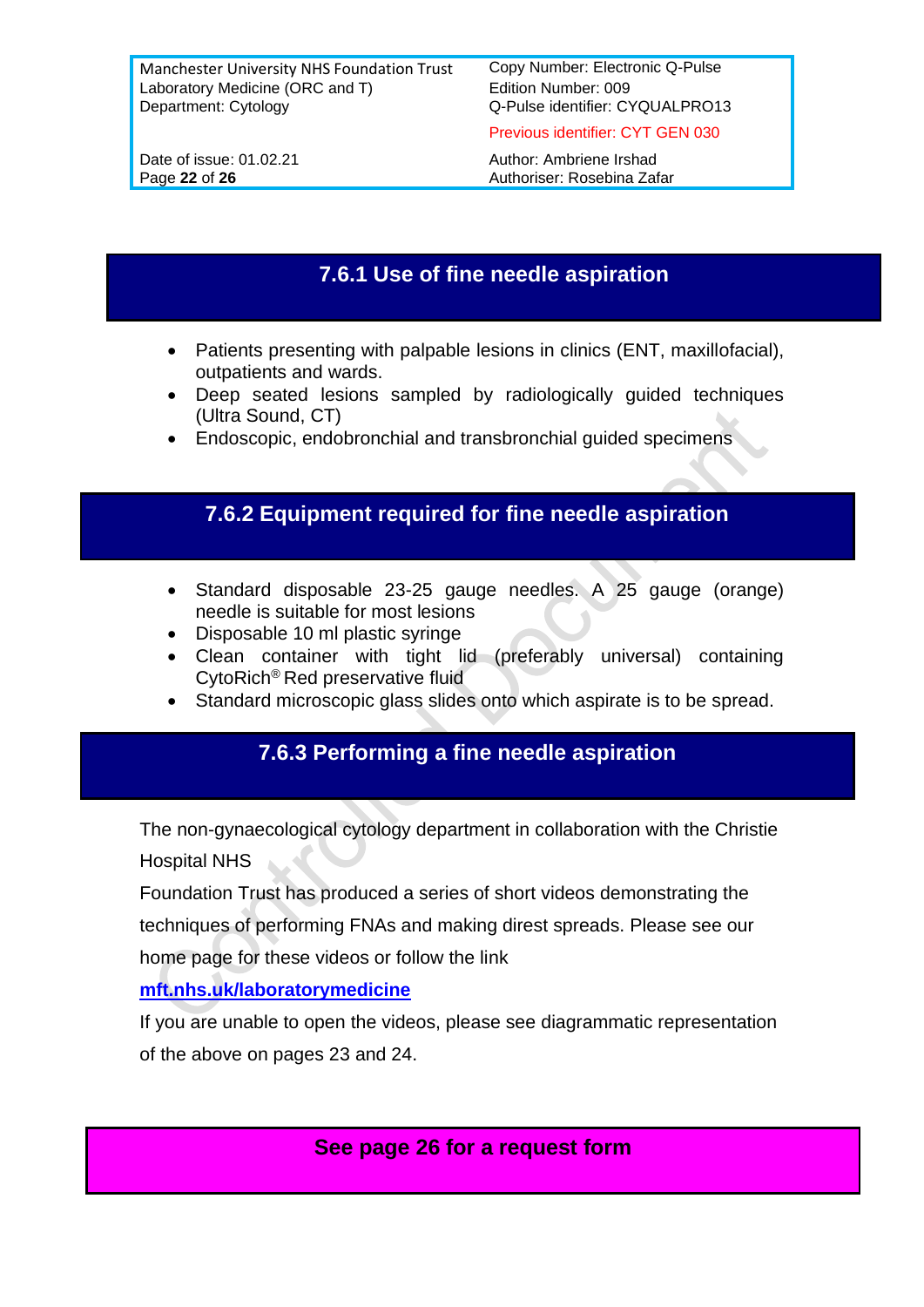Q-Pulse identifier: CYQUALPRO13

Previous identifier: CYT GEN 030

Date of issue: 01.02.21 Author: Ambriene Irshad<br>
Page 23 of 26 Authoriser: Rosebina Zaf Authoriser: Rosebina Zafar

## **7.6.4 How to perform a fine needle aspiration**

Figure taken from Fine Needle Aspiration. (2005), 4th Edition. S. Oreell; G.F. Sterrett; and D. Whittaker. Elsevier Churchill Livingstone.

- Disinfect skin using pre-packed alcohol swabs.
- Before insertion of needle wipe away any excess ultrasound jelly with tissue paper (if U/S guided)
- Perform the aspiration according to the instructions 1 to 6



1 -Position needle within target tissue 2 - Pull plunger to apply negative pressure







3 - Move needle back and forth inside target 4 - Release negative pressure and withdraw needle



5 - Detach needle and draw air into syringe 6 - 6 - Push a drop of sample onto microscope slide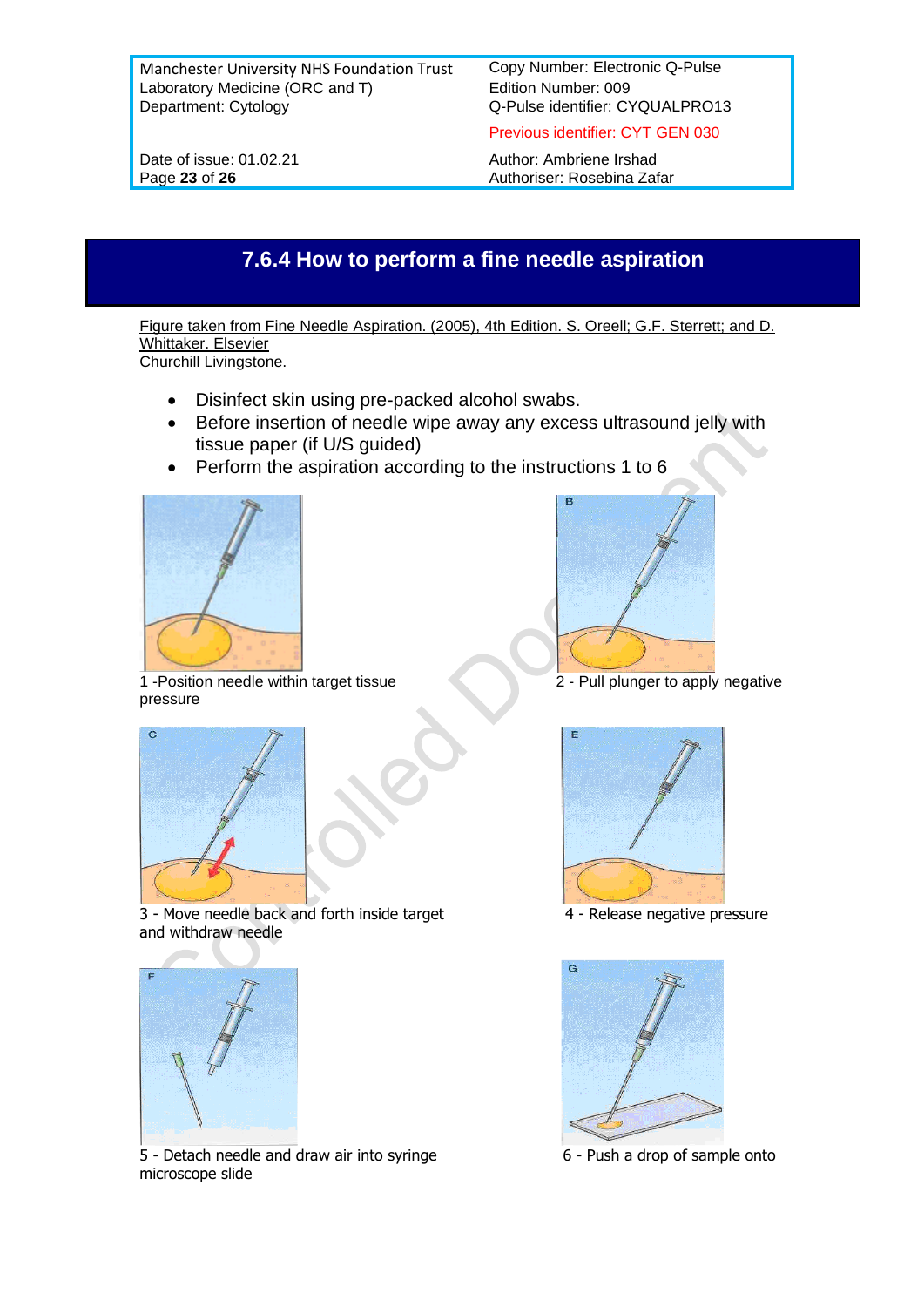Previous identifier: CYT GEN 030

Date of issue: 01.02.21 Author: Ambriene Irshad Page 24 of 26 **Authoriser:** Rosebina Zafar

### **7.6.5 Making spreads from fine needle aspiration**

The ideal FNA sample is prepared as follows:

- Even monolayer spreads onto glass slides for **air-dried** 'direct spreads'
- Needle to be rinsed in CytoRich® Red preservative fluid
- 2 passes are recommended for each case
- **If Tuberculosis is suspected, please also send an aspirate to microbiology in a sterile container.**









**Step 1:** Having expelled a small drop of the aspirate onto a glass slide (step G above), place a clean slide (spreader) above the drop and spread gently but swiftly. Leave to air dry.

**Step 2:** Rinse the remaining material from the needle into the CytoRich® Red preservative fluid by repeated aspiration and expelling of the said CytoRich® Red preservative fluid

**Step 3: Label container containing** CytoRich® Red preservative fluid according to specimen acceptance policy (page 10) and use a pencil to label slide.

 $\overline{\phantom{a}}$  and documentation of the documentation  $\overline{\phantom{a}}$ **Step 4:** Complete request form (see page 26), package sample (see page 11) and send to Cytology Department, Clinical Sciences Building 2, MRI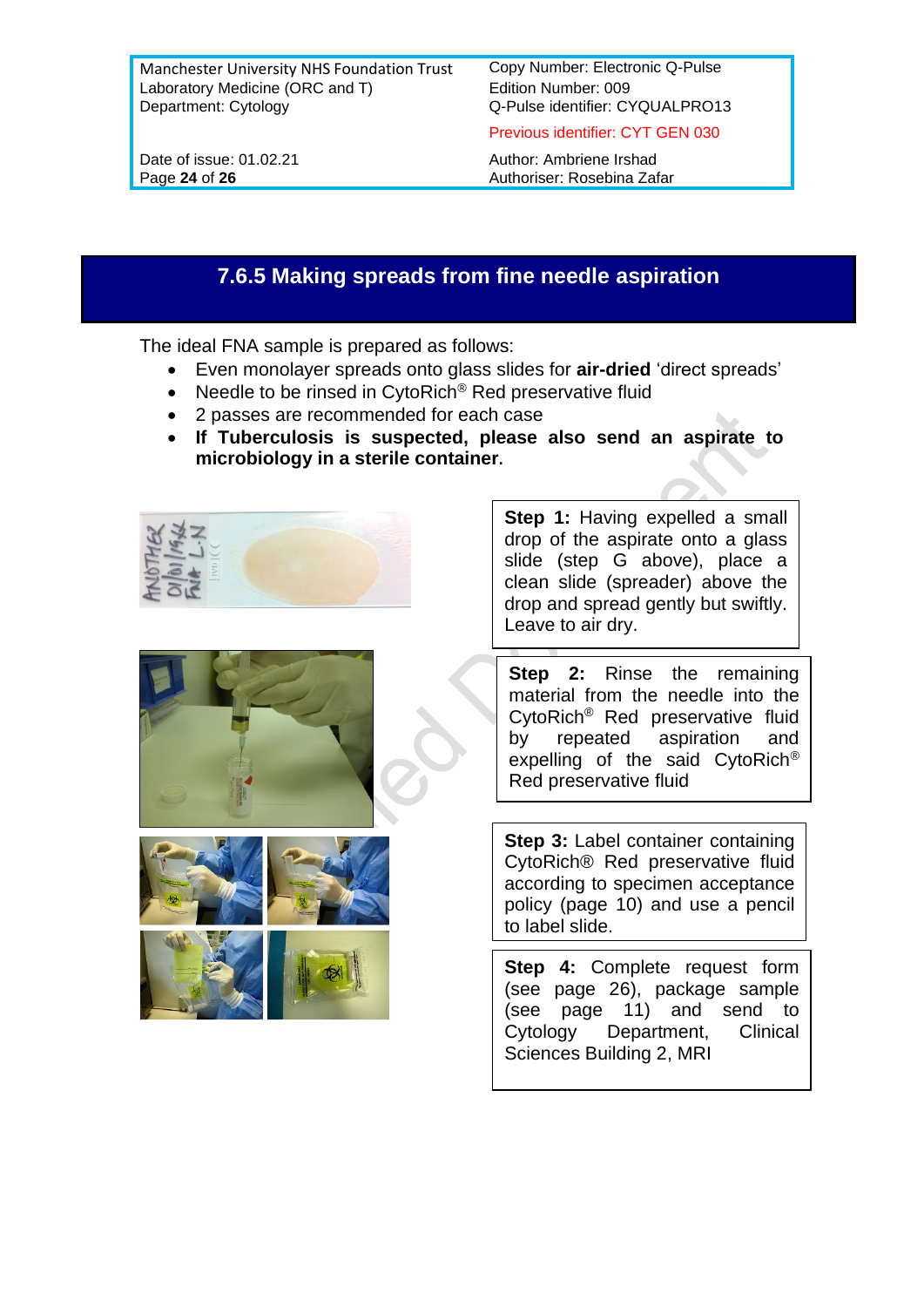Previous identifier: CYT GEN 030

Date of issue: 01.02.21 Author: Ambriene Irshad Page 25 of 26 **Authoriser:** Rosebina Zafar

#### **8.0 Requesting a non gynaecological cytology test via ICE at MFT**

Patients needing non gynaecological cytology exfoliative cytology investigations at MFT may have their tests requested via ICE.

#### **It is mandatory to print and send a request form with the sample.**

If a sample requires multiple tests, then they will need separate ICE frorms for each sample being sent for the required test.

For fine needle aspiration samples at the Christie Hospital, please complete the request form on page 26. All other sites please request using ICE if possible.

To request CSF, serous fluids including peritoneal washings, urine, cyst fluids, bile duct and bronchial samples, request investigations via ICE as follows:

- Log onto ICE and select 'requesting'
- Enter patient details
- At request screen, select 'laboratory medicine' which is located on the top bar, 3rd from left
- Select 'New Cell Path" which is located on the left bar, 7<sup>th</sup> from top
- Select 'non gynaecological cytology' located on the right under Cytopathology.

• Choose any radiological guidance and enter sample type and site as directed.

- Accept and 'continue with request' located bottom left
- Complete all fields, especially 'global clinical details'
- Review, proceed with request and **print** request form
- Send to the Cytology department via porter. Do not send any samples via the pod system.